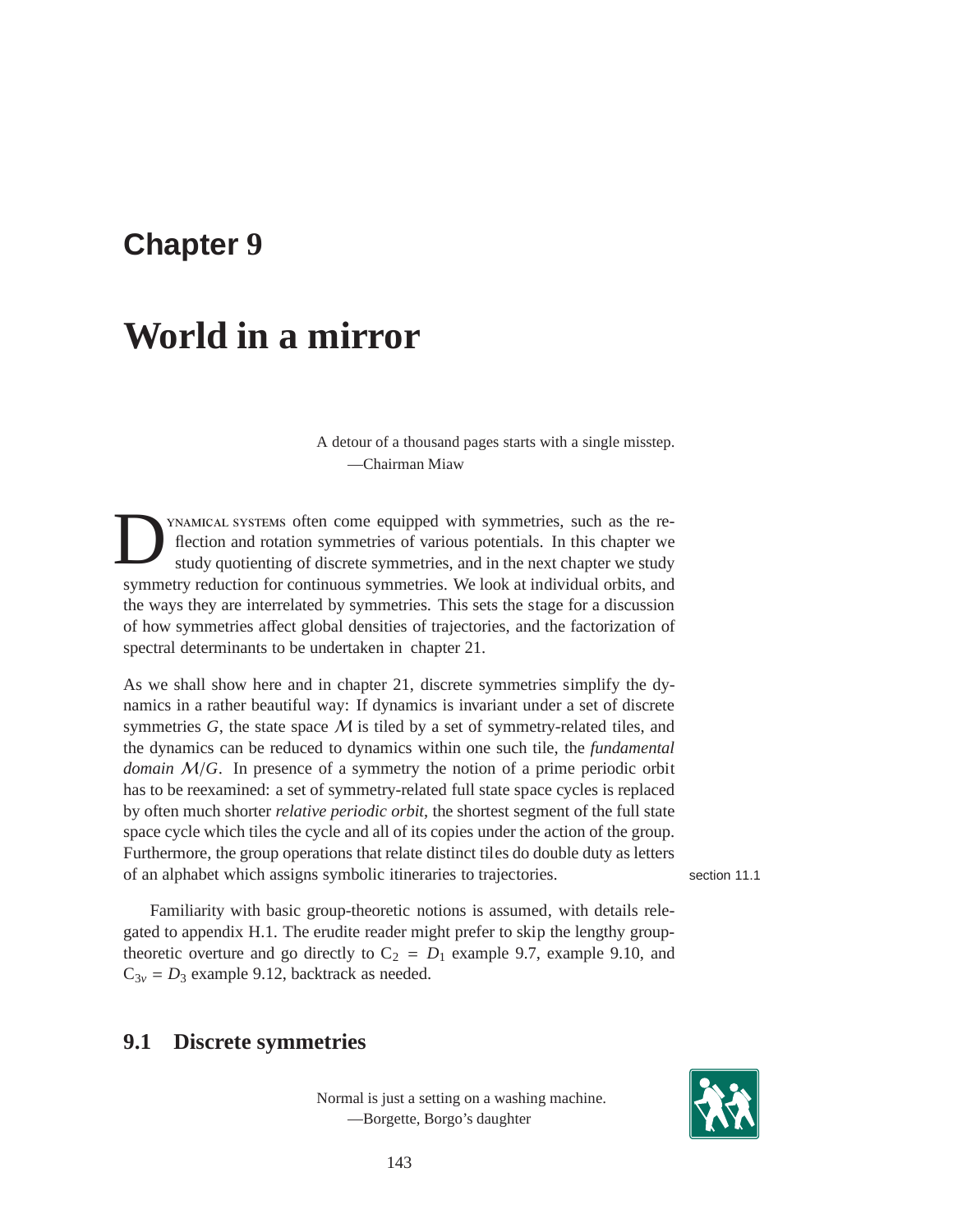We show that a symmetry equates multiplets of equivalent orbits, or 'stratifies' the state space into equivalence classes, each class a 'group orbit.'. We start by defining a finite (discrete) group, its state space representations, and what we mean by a *symmetry* (*invariance* or *equivariance*) of a dynamical system. As is always the problem with 'gruppenpest' (read appendix A.2.3) way too many abstract notions have to be defined before an intelligent conversation can take place. Perhaps best to skim through this section on the first reading, then return to it later as needed.

**Definition:** A **finite group** consists of a set of elements

$$
G = \{e, g_2, \dots, g_n\} \tag{9.1}
$$

and a group multiplication rule  $g_i \circ g_i$  (often abbreviated as  $g_i g_i$ ), satisfying

- 1. Closure: If  $g_i, g_j \in G$ , then  $g_j \circ g_i \in G$
- 2. Associativity:  $g_k \circ (g_i \circ g_i) = (g_k \circ g_i) \circ g_i$
- 3. Identity  $e: g \circ e = e \circ g = g$  for all  $g \in G$
- 4. Inverse  $g^{-1}$ : For every  $g \in G$ , there exists a unique element  $h = g^{-1} \in G$  such that  $h \circ g = g \circ h = e$ .

 $|G| = n$ , the number of elements, is called the *order* of the group.

**Example 9.1 Discrete groups of order <sup>2</sup> on** R 3 **.** Three types of discrete group of order 2 can arise by linear action on our 3-dimensional Euclidian space  $\mathbb{R}^3$ :

reflections:  $\sigma(x, y, z) = (x, y, -z)$  $rotations: C^{1/2}(x, y, z) = (-x, -y, z)$  (9.2)  $inverseions: P(x, y, z) = (-x, -y, -z).$ 

 $\sigma$  is a reflection (or an inversion) through the [x, y] plane.  $C^{1/2}$  is [x, y]-plane, constant  $z$ rotation by π about the *z*-axis (or an inversion thorough the *z*-axis). *P* is an inversion (or parity operation) through the point  $(0, 0, 0)$ . Singly, each operation generates a group of order 2:  $D_1 = \{e, \sigma\}$ ,  $C_2 = \{e, C^{1/2}\}$ , and  $D_1 = \{e, P\}$ . Together, they form the dihedral group  $D_2 = \{e, \sigma, C^{1/2}, P\}$  of order 4. (continued in example 9.2)

**Definition:** Coordinate transformations. Consider a map  $x' = f(x)$ ,  $x, f(x) \in$ M. An *active* linear coordinate transformation *Mx* corresponds to a non-singular  $[d \times d]$  matrix *M* that maps the vector  $x \in M$  onto another vector  $Mx \in M$ . The corresponding *passive* coordinate transformation  $f(x) \to M^{-1}f(x)$  changes the coordinate system with respect to which the vector  $f(x) \in M$  is measured. Together, a passive and active coordinate transformations yield the map in the transformed coordinates:

$$
\hat{f}(x) = M^{-1} f(Mx).
$$
\n(9.3)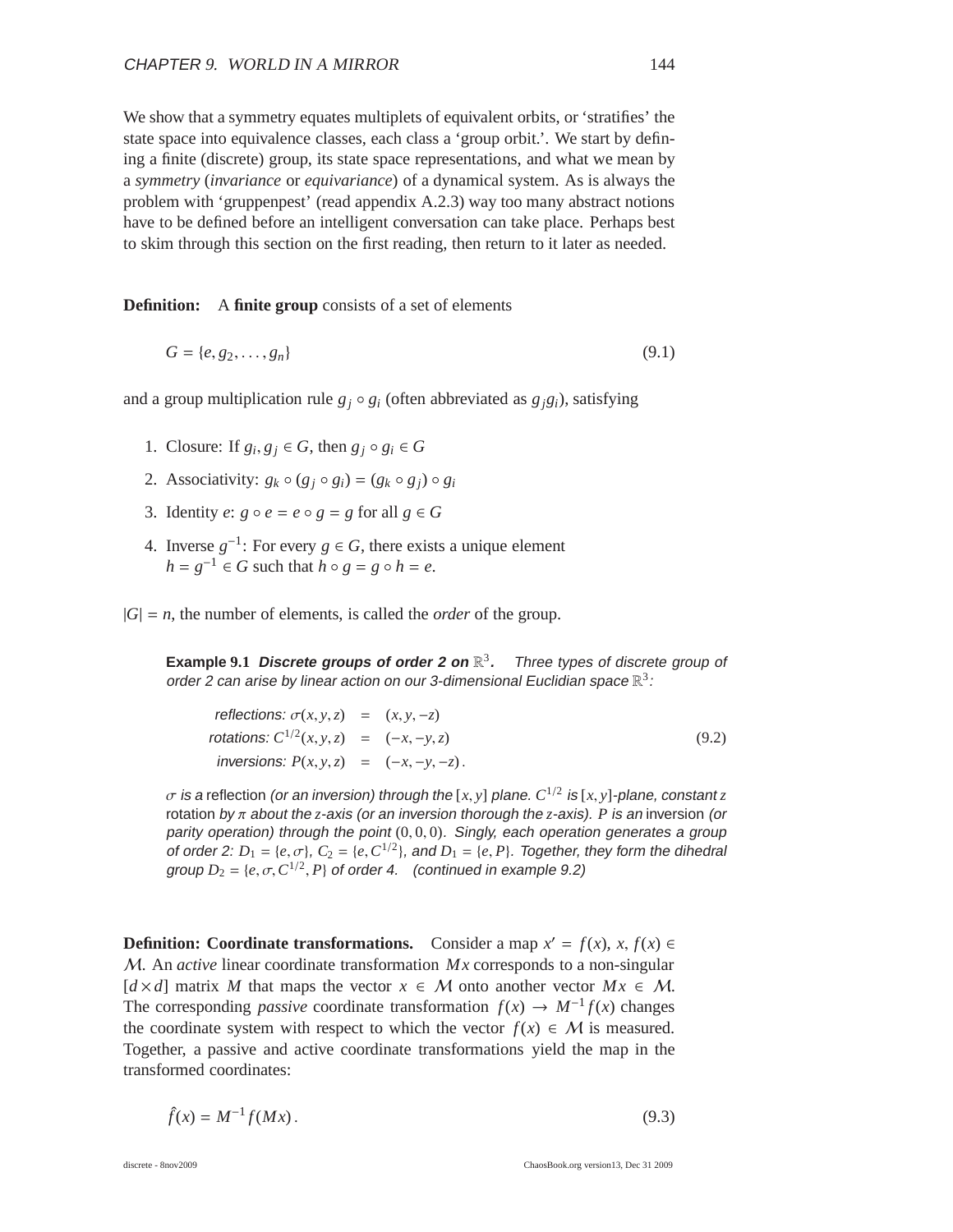**Definition: Matrix representation.** Linear action of a discrete group *G* element *g* on states  $x \in M$  is given by a finite non-singular  $\left[ d \times d \right]$  matrix *g*, the *matrix representation* of element  $g \in G$ . We shall denote by '*g*' both the abstract group element and its matrix representation.

If the coordinate transformation *g* belongs to a linear non-singular representation of a discrete finite group *G*, for any element  $g \in G$  there exists a number  $m \leq |G|$  such that

$$
g^{m} \equiv \underbrace{g \circ g \circ \dots \circ g}_{m \text{ times}} = e \quad \rightarrow \quad |\det g| = 1. \tag{9.4}
$$

As the modulus of its determinant is unity, det *g* is an *m*th root of 1.

**Example 9.2 Discrete operations on**  $\mathbb{R}^3$ **.** (continued from example 9.1) The matrix representation of reflections, rotations and inversions defined by (9.2) is

|  |  |  |  |  | $\sigma = \begin{pmatrix} 1 & 0 & 0 \\ 0 & 1 & 0 \\ 0 & 0 & -1 \end{pmatrix}, \quad C^{1/2} = \begin{pmatrix} -1 & 0 & 0 \\ 0 & -1 & 0 \\ 0 & 0 & 1 \end{pmatrix}, \quad P = \begin{pmatrix} -1 & 0 & 0 \\ 0 & -1 & 0 \\ 0 & 0 & -1 \end{pmatrix}, \quad (9.5)$ |  |  |  |  |  |  |  |  |  |  |
|--|--|--|--|--|-----------------------------------------------------------------------------------------------------------------------------------------------------------------------------------------------------------------------------------------------------------------|--|--|--|--|--|--|--|--|--|--|
|--|--|--|--|--|-----------------------------------------------------------------------------------------------------------------------------------------------------------------------------------------------------------------------------------------------------------------|--|--|--|--|--|--|--|--|--|--|

with det  $C^{1/2} = 1$ , det  $\sigma = \det P = -1$ ; that is why we refer to  $C^{1/2}$  as a rotation, and  $\sigma$ , *P* as inversions. (continued in example 9.4)

**Definition: Symmetry of a dynamical system.** A group *G* is a *symmetry* of the dynamics if for every solution  $f(x) \in M$  and  $g \in G$ ,  $gf(x)$  is also a solution.

Another way to state this: A dynamical system (M, *f*) is *invariant* (or *Gequivariant*) under a symmetry group G if the time evolution  $f : \mathcal{M} \to \mathcal{M}$  (a discrete time map  $f$ , or the continuous flow  $f<sup>t</sup>$  map from the *d*-dimensional manifold M into itself) commutes with all actions of *G*,

$$
f(gx) = gf(x),\tag{9.6}
$$

or, in the language of physicists: The 'law of motion' is invariant, i.e., retains its form in any symmetry-group related coordinate frame (9.3),

$$
f(x) = g^{-1} f(gx),
$$
\n(9.7)

for *any* state  $x \in M$  and *any* finite non-singular  $\lfloor d \times d \rfloor$  matrix representation *g* of element  $g \in G$ . Why 'equivariant?' A function  $h(x)$  is said to be  $G$ *invariant* if  $h(x) = h(gx)$  for all  $g \in G$ . The group actions map the solution  $f : \mathcal{M} \to \mathcal{M}$  into different (but equivalent) solutions  $g f(x)$ , hence the invariance condition  $f(x) = g^{-1} f(gx)$  appropriate to vectors (and, more generally, tensors).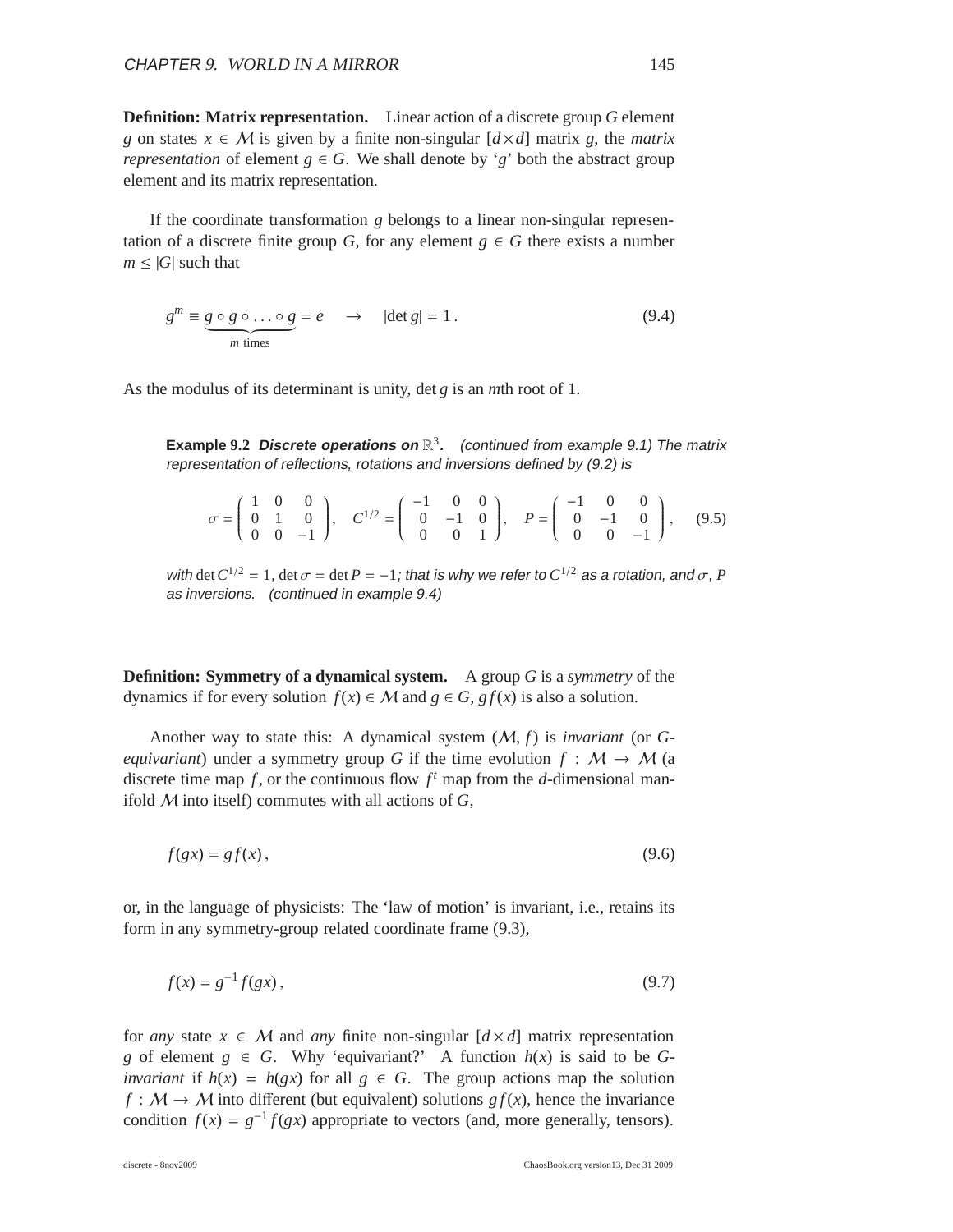

**Figure 9.1:** The bimodal Ulam sawtooth map with the *D*<sub>1</sub> symmetry  $f(-x) = -f(x)$ . If the trajectory  $x_0 \rightarrow$  $x_1 \rightarrow x_2 \rightarrow \cdots$  is a solution, so is its reflection  $\sigma x_0 \rightarrow$  $\sigma x_1 \rightarrow \sigma x_2 \rightarrow \cdots$  (continued in figure 9.2)

The full set of such solutions is *G-invariant*, but the flow that generates them is said to be *G*-equivariant. It is obvious from the context, but for verbal emphasis applied mathematicians like to distinguish the two cases by *in*/*equi*-variant. The distinction is helpful in distinguishing the dynamics written in the original, equivariant coordinates from the dynamics rewritten in terms of *invariant* coordinates, see sects. 9.1.2 and 10.4. exercise 9.7

**Example 9.3 <sup>A</sup> reflection symmetric** 1*d* **map.** Consider <sup>a</sup> <sup>1</sup>*d* map *f* with reflection symmetry  $f(-x) = -f(x)$ , such as the bimodal 'sawtooth' map of figure 9.1, piecewiselinear on the state space  $M = [-1, 1]$ , a compact 1-dimensional line interval, split into three regions  $M = M_L \cup M_C \cup M_R$ . Denote the reflection operation by  $\sigma x = -x$ . The 2-element group  $G = \{e, \sigma\}$  goes by many names, such as  $Z_2$  or  $C_2$ . Here we shall refer to it as *D*<sup>1</sup>, dihedral group generated by <sup>a</sup> single reflection. The *G*-equivariance of the map implies that if  ${x_n}$  is a trajectory, than also  ${\lbrace \sigma x_n \rbrace}$  is a symmetry-equivalenttrajectory because  $\sigma x_{n+1} = \sigma f(x_n) = f(\sigma x_n)$  (continued in example 9.7)

**Example 9.4 Equivariance of the Lorenz flow.** (continued from example 9.2) The vector field in Lorenz equations (2.12) is equivariant under the action of cyclic group  $C_2 = \{e, C^{1/2}\}\n$  acting on  $\mathbb{R}^3$  by a  $\pi$  rotation about the *z* axis,

$$
C^{1/2}(x, y, z) = (-x, -y, z).
$$

(continued in example 9.10)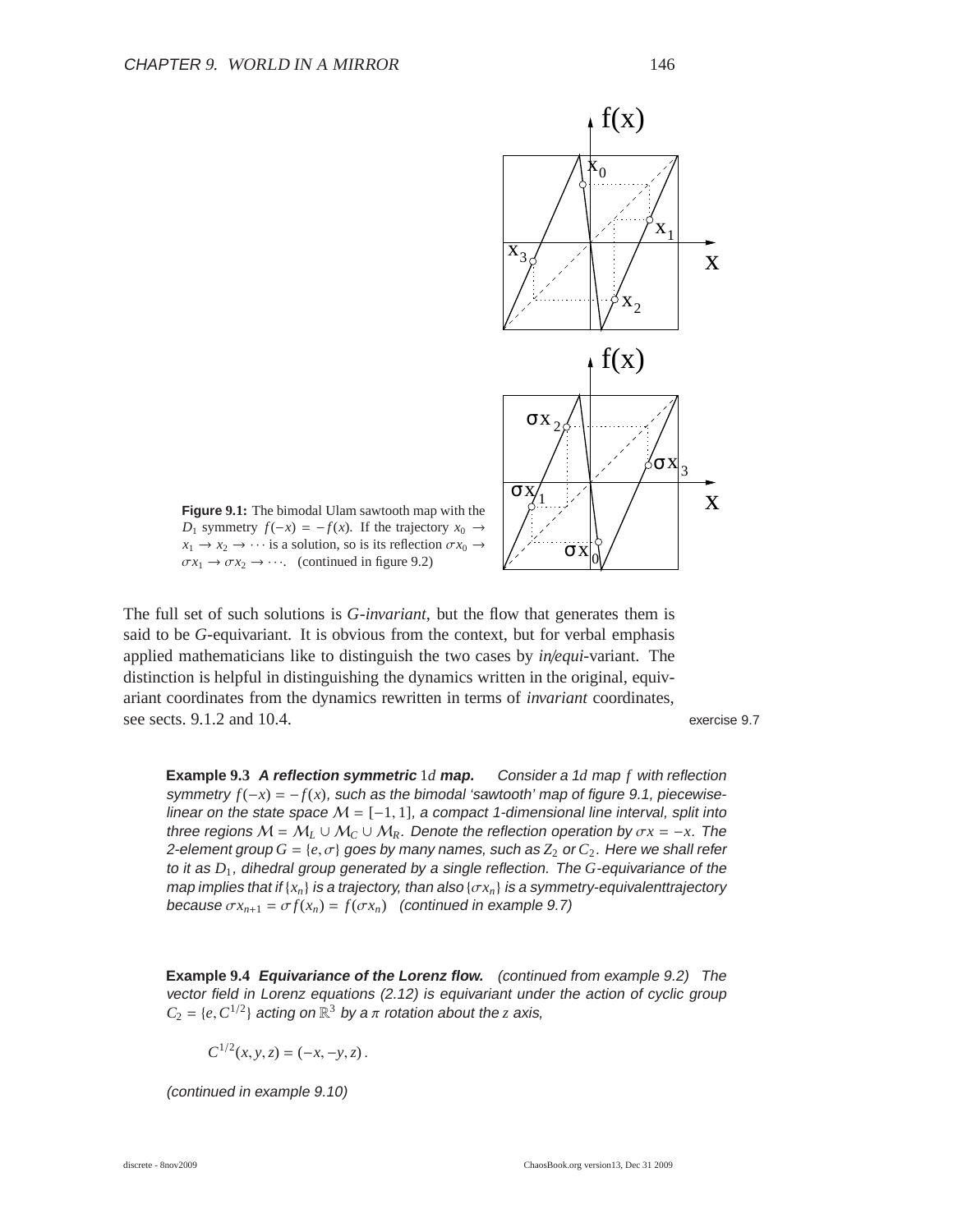**Example 9.5 Discrete symmetries of the plane Couette flow.** The plane Couette flow is a fluid flow bounded by two countermoving planes, in a cell periodic in streamwise and spanwise directions. The Navier-Stokes equations for the plane Couette flow have two discrete symmetries: rotation by  $\pi$  in the (streamwise, spanwise) plane, and rotation by  $\pi$  in the (streamwise, wall-normal) plane. That is why there are some equilibria (as opposed to relative equilibria) and some periodic orbit solutions. They belong to discrete symmetry subspaces. (continued in example 10.4)

#### **9.1.1 Subgroups, orbits, subspaces**

A solution tends to exhibit less symmetry than the dynamical equations of motion. The symmetry of a solution is thus a subgroup of the symmetry group of dynamics. This section makes this statement precise by setting up the group-theoretic notions needed in what follows. The reader might prefer to skip to sect. 9.2, backtrack as needed.

**Definition: Subgroup, coset.** Let  $H = \{e, b_2, b_3, \ldots, b_h\} \subseteq G$  be a subgroup of order  $h = |H|$ . The set of h elements  $\{c, cb_2, cb_3, \ldots, cb_h\}$ ,  $c \in G$  but not in H, is called left *coset cH*. For a given subgroup *H* the group elements are partitioned into *H* and *m* − 1 cosets, where *m* = |*G*|/|*H*|. The cosets cannot be subgroups, since they do not include the identity element.

**Definition:** Class. An element *b*  $\in$  *G* is *conjugate* to *a* if *b* = *c* a  $c^{-1}$  where *c* is some other group element. If  $b$  and  $c$  are both conjugate to  $a$ , they are conjugate to each other. Application of all conjugations separates the set of group elements exercise 9.3 into mutually not-conjugate subsets called *classes*, *types* or *conjugacy classes*. The identity *e* is always in the class {*e*} of its own. This is the only class which is exercise 9.5 a subgroup, all other classes lack the identity element.

Physical importance of classes is clear from (9.7), the way coordinate transformations act on mappings: action of elements of a class (say reflections, or rotations) is equivalent up to a redefinition of the coordinate frame.

**Definition: Invariant subgroup.** A subgroup  $H \subseteq G$  is an *invariant* subgroup or *normal divisor* if it consists of complete classes. Class is complete if no conjugation takes an element of the class out of *H*.

*H* divides *G* into *H* and  $m - 1$  cosets, each of order |*H*|. Think of action of *H* within each coset as identifying its |*H*| elements as equivalent. This leads to the notion of *G*/*H* as the *factor group* or *quotient group G*/*H* of *G*, with respect to the *normal divisor* (or invariant subgroup) *H*. Its order is  $m = |G|/|H|$ , and its multiplication table can be worked out from the *G* multiplication table class by class, with the subgroup *H* playing the role of identity. *G*/*H* is *homeomorphic* to *G*, with |*H*| elements in a class of *G* represented by a single element in *G*/*H*.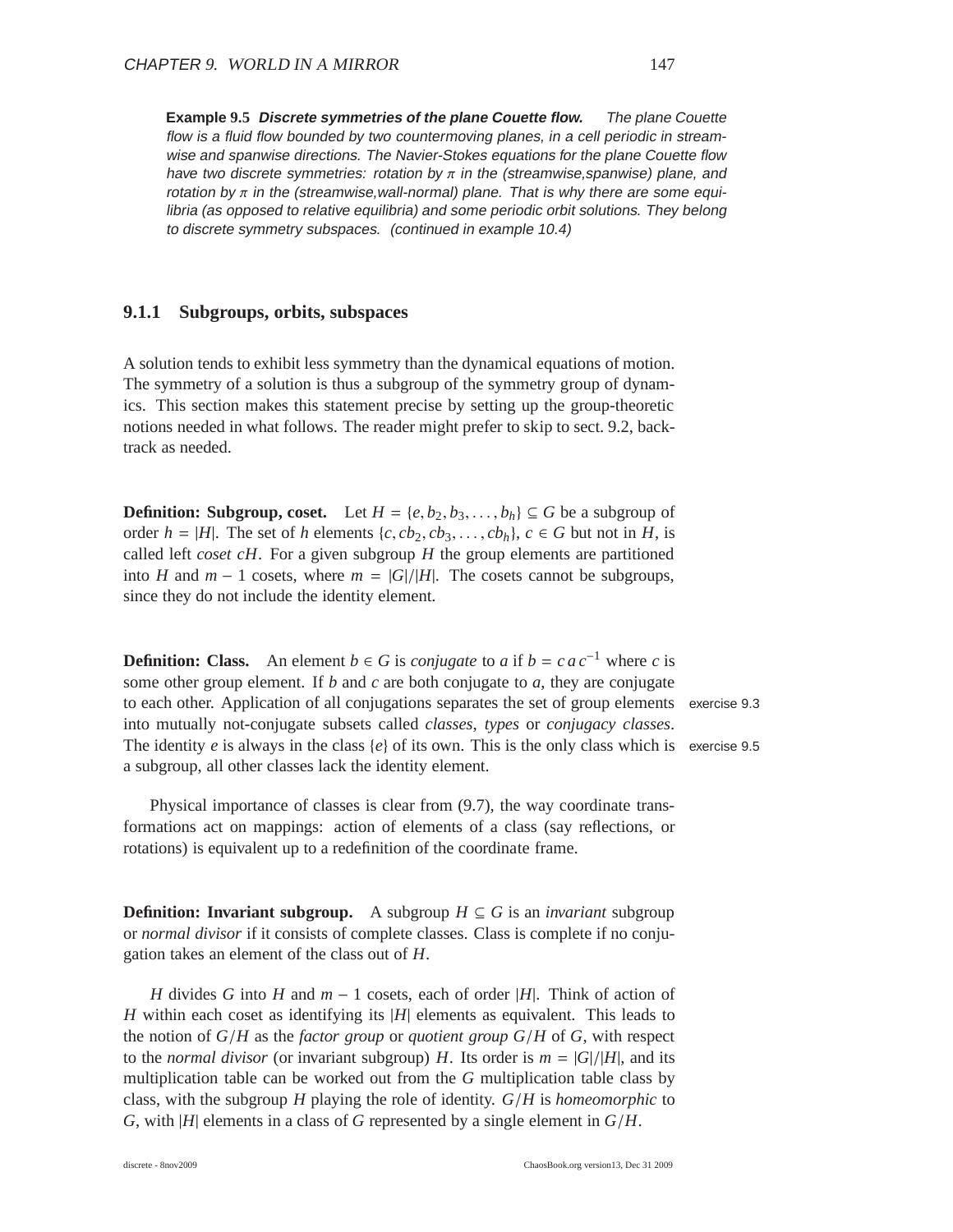So far we have discussed the structure of a group as an abstract entity. Now we switch gears and describe the action of the group on the state space of a dynamical system of interest. This is the key step; if a set of solutions is equivalent by symmetry (a circle, let's say), we would like to represent it by a single solution (cut the circle at a point, or rewrite the dynamics in an 'reduced state space,' where the circle of solutions is represented by a single point).

**Definition: Orbit.** The subset  $M_{x_0} \subset M$  traversed by the infinite-time trajectory of a given point  $x_0$  is called the *orbit* (or a *solution*)  $x(t) = f^t(xInit)$ . An orbit is a *dynamically invariant* notion: it refers to the set of all states that can be reached in time from  $x_0$ , thus as a set it is invariant under time evolution. The full state space  $M$  is foliated (stratified) into a union of such orbits. We label a generic orbit  $M_{x_0}$  by any point belonging to it,  $x_0 = x(0)$  for example.

A generic orbit might be ergodic, unstable and essentially uncontrollable. The ChaosBook strategy is to populate the state space by a hierarchy of orbits which are *compact invariant sets* (equilibria, periodic orbits, invariant tori, . . .), each computable in a finite time. They are a set of zero Lebesgue measure, but dense on the non–wandering set, and are to a generic orbit what fractions are to normal numbers on the unit interval. Orbits which are compact invariant sets we label by whatever alphabet we find convenient in a given context: point  $EQ = x_{EQ} = M_{EQ}$ for an equilibrium, 1-dimensional loop  $p = M_p$  for a prime periodic orbit p, etc. (note also discussion on page 190, and the distinction between trajectory and orbit made in sect. 2.1; a trajectory is a finite-time segment of an orbit).

**Definition:** Group orbit. The set of points *gx* generated by all actions of the group *G* on the state space point *x* is called the *group orbit* or *G-orbit*  $M_x$ . If *G* is a symmetry, intrinsic properties of an equilibrium (such as stability eigenvalues) or a cycle *p* (period, Floquet multipliers) evaluated anywhere along its *G*-orbit are the same.

A symmetry thus reduces the number of inequivalent solutions  $M_{x_0}$ . So we also need to describe the symmetry of a *solution*, as opposed to (9.7), the symmetry of the *system*. We start by defining the notions of *reduced state space*, of *isotropy* of a state space point, and of *stabilizer* of an orbit.

**Definition: Reduced state space.** The action of group *G* partitions the state space M into a union of group orbits. This set of group orbits, denoted  $M/G$ , has many names: *reduced state space*, *quotient space* or any of the names listed on page 181.

Reduction of the dynamical state space is discussed in sect. 9.4 for discrete symmetries, and in sect.  $10.4$  for continuous symmetries.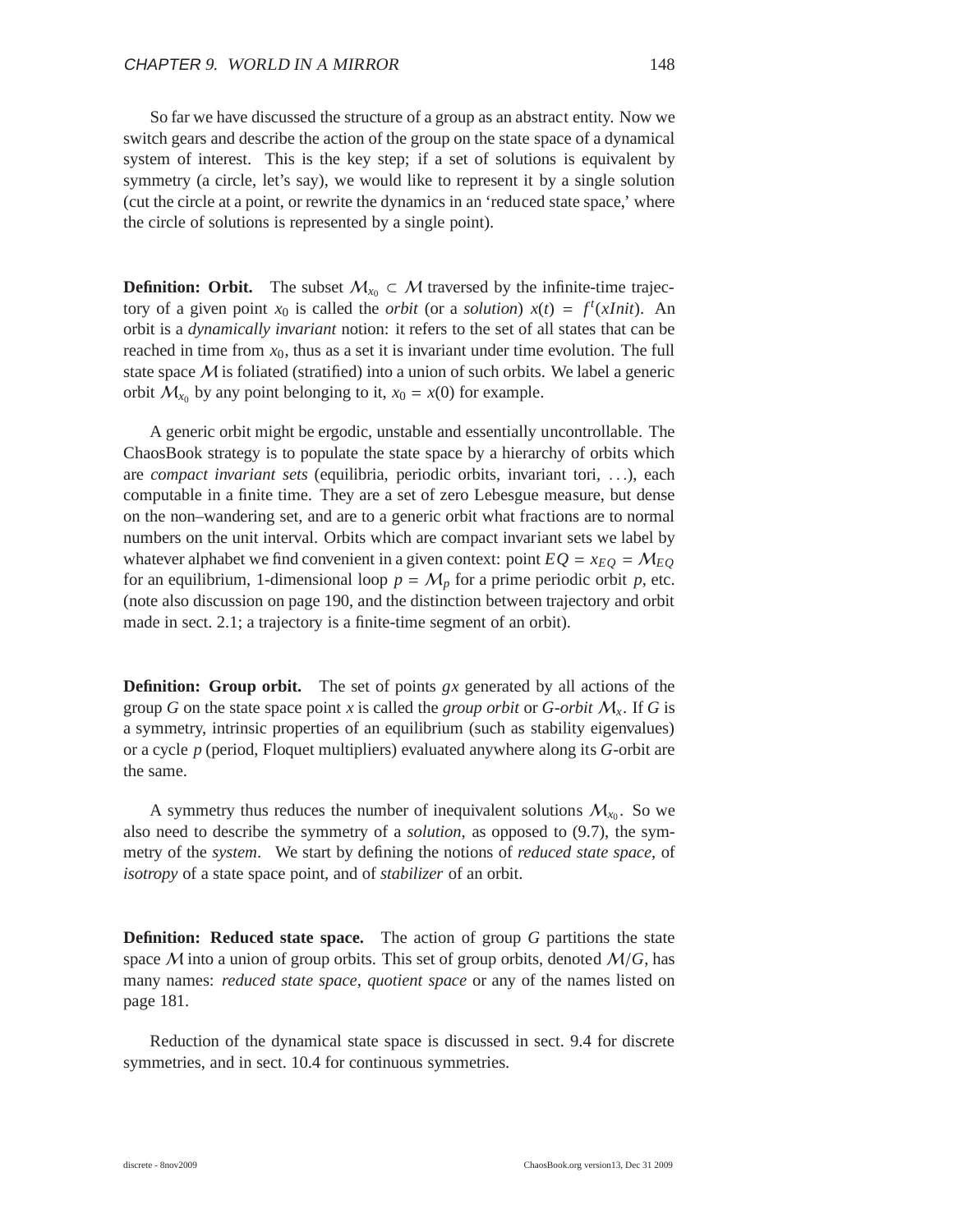**Definition: Isotropy subgroup.** The maximal set of group actions which maps a state space point *x* into itself,

$$
G_x = \{ g \in G : gx = x \},
$$
\n(9.8)

is called the *isotropy group* or *little group* of *x*.

We also need a notion of *set-wise* invariance, as opposed to the *point-wise* invariance under  $G_x$ . exercise 9.2

**Definition: Stabilizer.** We shall sometimes refer to the subset of nontrivial group actions  $G_p \subseteq G$  on state space points within a compact set  $M_p$ , which leave no point fixed but leave the set invariant, as the *stabilizer*  $G_p$  of  $M_p$ ,

$$
G_p = \{ g \in G_p : gx \in M_p, gx \neq x \text{ for } g \neq e \},\tag{9.9}
$$

and reserve the notion of 'isotropy' of a set  $M_p$  for the subgroup  $G_p$  that leaves each point in it fixed.

Saying that  $G_p$  is the symmetry of the solution p, or that the orbit  $M_p$  is  $G_p$ invariant,' accomplishes as much without confusing you with all these names (see remark 9.1). In what follows we shall speak freely and say things like "the symmetry of the periodic orbit *p* is  $C_2 = \{e, R\}$ ," rather than bandy about 'stabilizers' and such.

The splitting of a group *G* into an stabilizer  $G_p$  and  $m-1$  cosets  $cG_p$  relates an orbit  $M_p$  to  $m-1$  other distinct orbits  $cM_p$ . All of them have equivalent exercise 9.4 stabilizers, or, more precisely, the points on the same group orbit have *conjugate stabilizers*:

$$
G_{cp} = c \, G_p \, c^{-1} \,. \tag{9.10}
$$

If  $G_p$  is the stabilizer of orbit  $M_p$ , elements of the coset space  $g \in G/G_p$ generate the  $m_p - 1$  distinct copies of  $M_p$ , so for discrete groups the multiplicity of orbit *p* is  $m_p = |G|/|G_p|$ .

**Definition: Fixed-point subspace**  $M_H$  of a subgroup or a 'centralizer'  $H \subset G$ , *G* a symmetry of dynamics, is the set of all state space points left *H-fixed*, *pointwise* invariant under subgroup action

$$
\mathcal{M}_H = \text{Fix}\,(H) = \{x \in \mathcal{M} : h \, x = x \text{ for all } h \in H\}.
$$
\n
$$
(9.11)
$$

Points in state space subspace M*<sup>G</sup>* which are fixed points of the full group action are called *invariant points*,

$$
\mathcal{M}_G = \text{Fix}(G) = \{x \in \mathcal{M} : g \, x = x \text{ for all } g \in G\}. \tag{9.12}
$$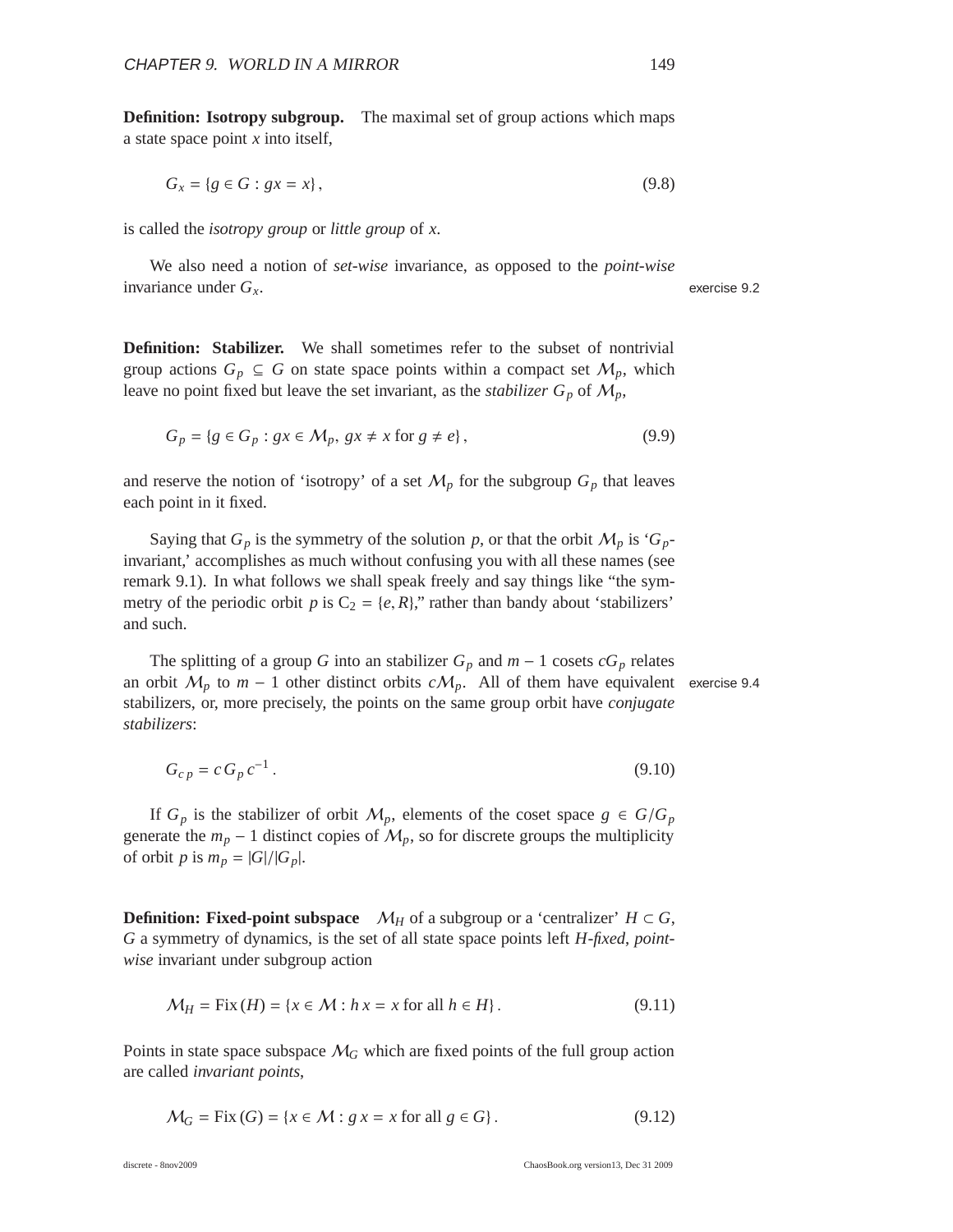**Definition: Flow invariant subspace.** A typical point in  $M_H$  moves with time, but, due to equivariance (9.6), its trajectory  $x(t) = f^t(x)$  remains within  $f(M_H) \subseteq$  $M_H$  for all times,

$$
hf^{t}(x) = f^{t}(hx) = f^{t}(x), \quad h \in H,
$$
\n(9.13)

i.e., belong to a *flow invariant subspace*. This suggests a systematic approach to seeking compact invariant solutions. The larger the symmetry subgroup, the smaller M*H*, easing the numerical searches, so start with the largest subgroups *H* first.

We can often decompose the state space into smaller subspaces, with group acting within each 'chunk' separately:

**Definition: Invariant subspace.**  $\mathcal{M}_\alpha \subset \mathcal{M}$  is an *invariant* subspace if

$$
\{ \mathcal{M}_{\alpha} : gx \in \mathcal{M}_{\alpha} \text{ for all } g \in G \text{ and } x \in \mathcal{M}_{\alpha} \}.
$$
\n
$$
(9.14)
$$

{0} and M are always invariant subspaces. So is any Fix (*H*) which is point-wise invariant under action of *G*.

**Definition: Irreducible subspace.** A space  $\mathcal{M}_{\alpha}$  whose only invariant subspaces are  $\{0\}$  and  $\mathcal{M}_{\alpha}$  is called *irreducible*.

#### **9.1.2 Invariant bases**

Physical laws should have the same form in symmetry-equivalent coordinate frames, so they are often formulated in terms of functions (Hamiltonians, Lagrangians, · · ·) invariant under a given set of symmetries.

**Example 9.6 Polynomials invariant under discrete operations on** R 3 **.** (continued from example 9.1)  $\sigma$  is a reflection through the [x, y] plane. Any {*e*,  $\sigma$ }-invariant function can be expressed in the polynomial basis  $\{u_1, u_2, u_3\} = \{x, y, z^2\}.$ 

*C*<sup>1/2</sup> is a [*x*, *y*]-plane rotation by  $\pi$  about the *z*-axis. Any {*e*, *C*<sup>1/2</sup>}-invariant function can be expressed in the polynomial basis  $\{u_1, u_2, u_3, u_4\} = \{x^2, xy, y^2, z\}$ , with one syzygy between the basis polynomials,  $(x^2)(y^2) - (xy)^2 = 0$ .

*P* is an inversion through the point (0, 0, 0). Any {*e*, *P*}-invariant function can be expressed in the polynomial basis  $\{u_1, \dots, u_6\} = \{x^2, y^2, z^2, xy, xz, yz\}$ , with three syzygies between the basis polynomials,  $(x^2)(y^2) - (xy)^2 = 0$ , and its 2 permutations.

For the  $D_2$  dihedral group  $G = \{e, \sigma, C^{1/2}, P\}$  the *G*-invariant polynomial basis is  $\{u_1, u_2, u_3, u_4\} = \{x^2, y^2, z^2, xy\}$ , with one syzygy,  $(x^2)(y^2) - (xy)^2 = 0$ . (continued in example 10.13)

The key result of the representation theory of invariant functions is: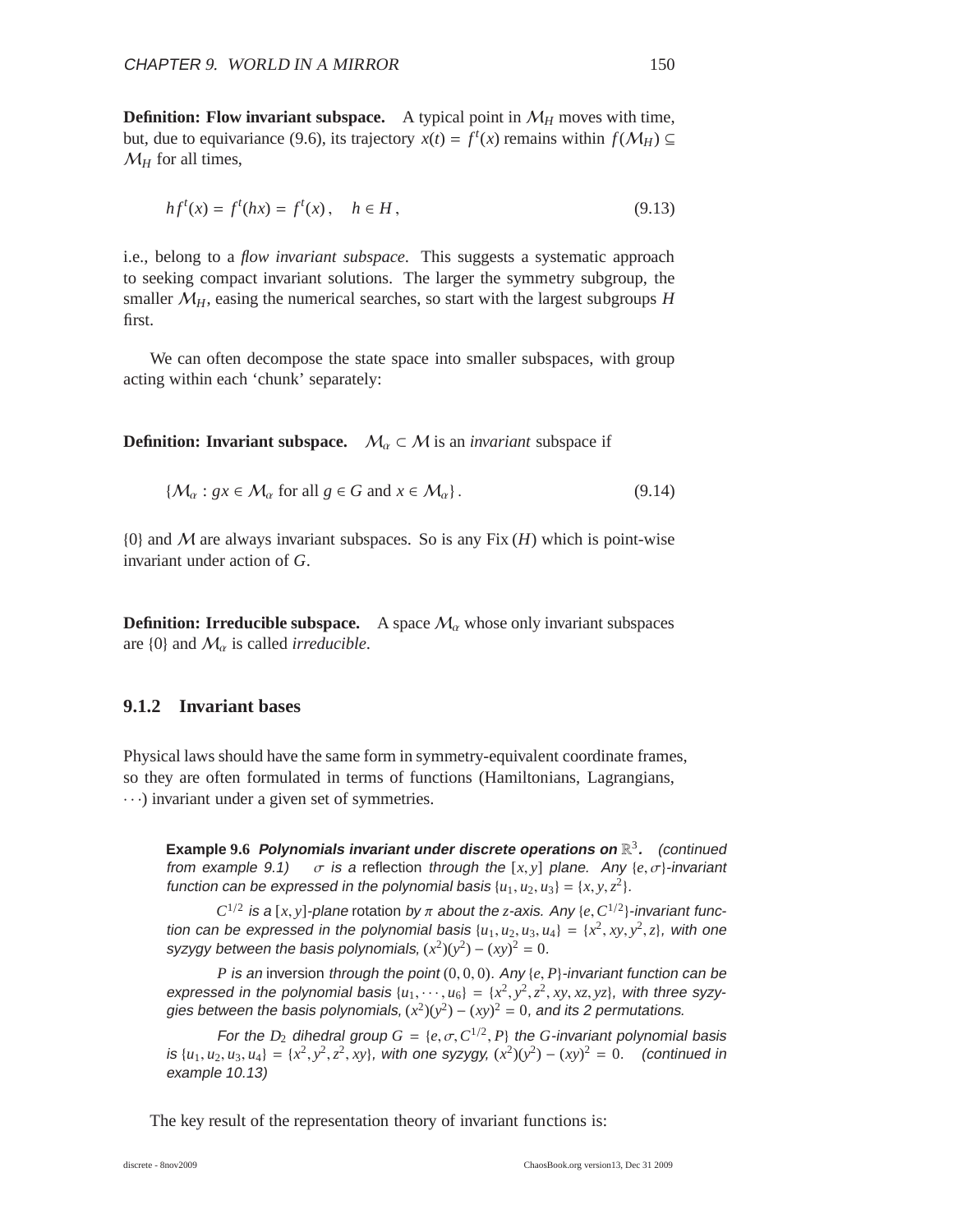**Hilbert-Weyl theorem.** For a compact group *G* there exists a finite *G*-invariant homogenous polynomial basis  $\{u_1, u_2, \ldots, u_m\}$ ,  $m \ge d$ , such that any *G*-invariant polynomial can be written as a multinomial

$$
h(x) = p(u_1(x), u_2(x), \dots, u_m(x)), \qquad x \in \mathcal{M}.
$$
 (9.15)

These polynomials are linearly independent, but can be functionally dependent through nonlinear relations called *syzygies*.

In practice, explicit construction of *G*-invariant basis can be a laborious undertaking, and we will not take this path except for a few simple low-dimensional cases, such as the 5-dimensional example of sect. 10.5. We prefer to apply the symmetry to the system as given, rather than undertake a series of nonlinear coordinate transformations that the theorem suggests. (What 'compact' in the above refers to will become clearer after we have discussed continuous symmetries. For now, it suffices to know that any finite discrete group is 'compact'.) exercise 9.1

**9.2 Symmetries of solutions**

The solutions of an equivariant system can satisfy all of the system's symmetries, a proper subgroup of them, or have no symmetry at all. For a generic ergodic orbit  $f^t(x)$  the trajectory and any of its images under action of  $g \in G$  are distinct with probability one,  $f^t(x) \cap gf^{t'}(x) = \emptyset$  for all *t*, *t'*. For example, a typical turbulent trajectory of plane Couette flow has no symmetry beyond the identity, so its symmetry group is the trivial {*e*}. For compact invariant sets, such as fixed points and periodic orbits the situation is very different. For example, the symmetry of the laminar solution of the plane Couette flow is the full symmetry of its Navier-Stokes equations. In between we find solutions whose symmetries are subgroups of the full symmetry of the defining equations.

The key concept in the classification of dynamical orbits is the concept of their symmetry (*isotropy* or *stabilizer*). We note three types of solutions: (i) fully asymmetric  $a$ , (ii)  $G_p$  set-wise invariant cycles  $s$  built by repeats of relative cycle segments  $\tilde{s}$ , and (iii) isotropy subgroup  $G_EQ$ -invariant equilibria or point-wise *Gp*-fixed cycles *b*.

**Definition: Asymmetric orbits.** An equilibrium or periodic orbit is not symmetric if  $\{x_a\} \cap \{gx_a\} = ∅$  for any  $g ∈ G$ , where  $\{x_a\}$  is the set of periodic points belonging to the cycle *a*. Thus  $g \in G$  generate |*G*| distinct orbits with the same number of points and the same stability properties.

A string of unmotivated definitions (no less than an unmotivated definition of strings) has a way of making trite mysterious, so let's switch gears again: develop a feeling for why they are needed by first working out the simplest, 1−*dimensional* example with a single reflection symmetry.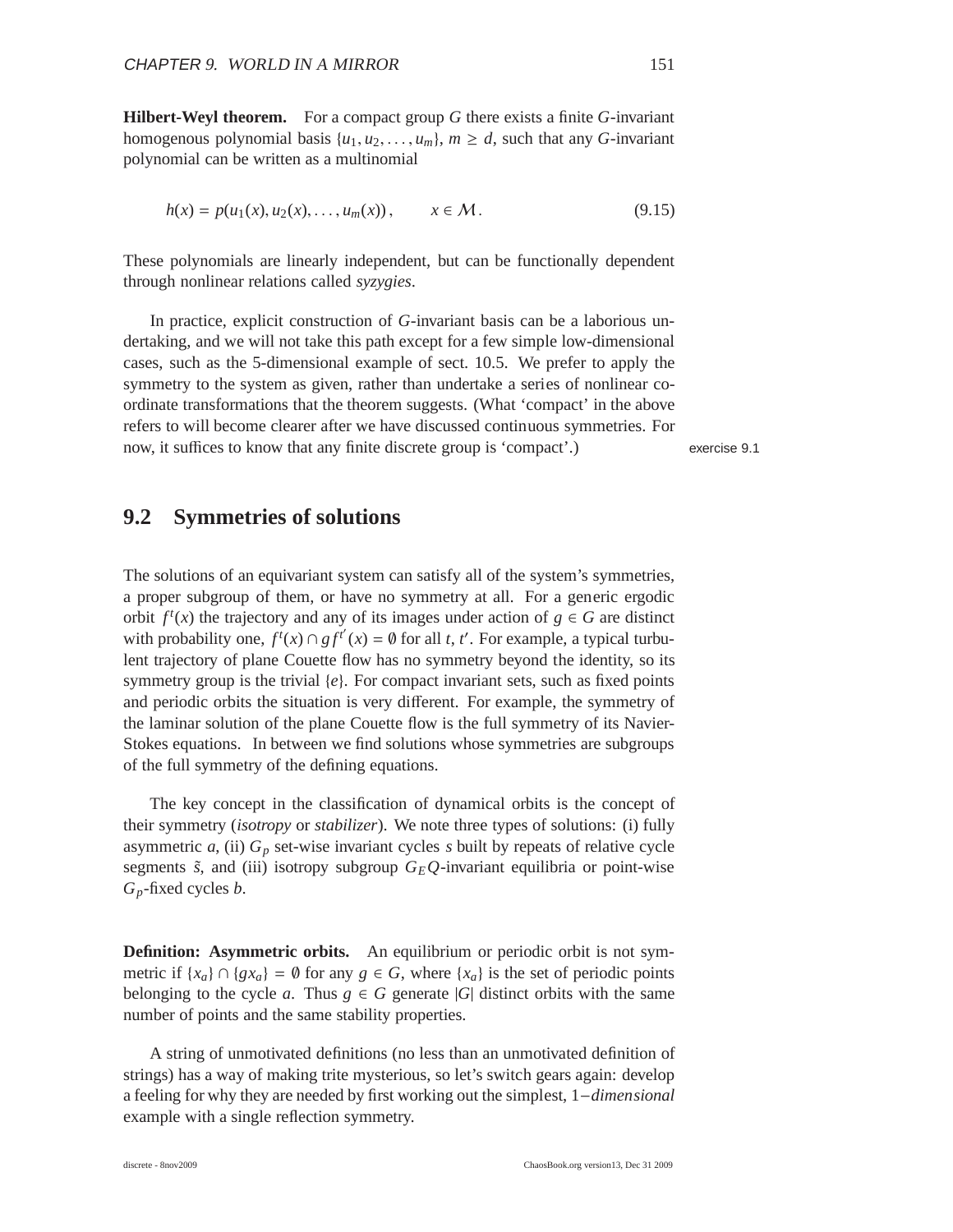

**Figure 9.2:** The *D*<sub>1</sub>-equivariant bimodal sawtooth map of figure 9.1 has three types of periodic orbits: (a)  $D_1$ -fixed fixed point  $\overline{C}$ , asymmetric fixed points pair  $\{\overline{L}, \overline{R}\}$ . (b) *D*<sub>1</sub>-symmetric (setwise invariant) 2-cycle  $\overline{LR}$ . (c) Asymmetric 2-cycles pair  $\{ \overline{LC}, \overline{CR} \}$ . (continued in figure 9.8) (Y. Lan)

**Example** 9.7 **Group**  $D_1$  **- a reflection symmetric** 1*d* **map:** Consider the bimodal 'sawtooth' map of example 9.3, with the state space  $M = [-1, 1]$  split into three regions  $M = \{M_L, M_C, M_R\}$  which we label with a 3-letter alphabet  $L$ (eft),  $C$ (enter), and  $R$ (ight). The symbolic dynamics is complete ternary dynamics, with any sequence of letters  $A = \{L, C, R\}$  corresponding to an admissible trajectory ('complete' means no additional grammar rules required, see example 11.6 below). The  $D_1$ -equivariance of the map,  $D_1 = \{e, \sigma\}$ , implies that if  $\{x_n\}$  is a trajectory, so is  $\{\sigma x_n\}$ .

**Asymmetric cycles.** σ maps <sup>a</sup> cycle *a* into the reflected cycle σ*a*, with the same period and the same stability properties, see figure 9.2 (c).

**Definition:**  $G_p$ -symmetric cycles. A cycle *p* is  $G_p$ -symmetric (*set-wise symmetric*, *self-dual*) if the action of elements of  $G_p$  on the set of periodic points  $M_p$ reproduces the set. The set of group elements with this property form the stabilizer  $G_p$  of the cycle *s*.  $g \in G_p$  acts as a shift in time, mapping the periodic point  $x \in M_p$  into  $f^{T_p/|G_p|}(x)$ .

**Example 9.8**  $D_1$ -symmetric cycles: For  $D_1$  the period of a set-wise symmetric cycle is even  $(n_s = 2n_{\bar{s}})$ , and the mirror image of the  $x_s$  periodic point is reached by traversing the relative periodic orbit segment  $\tilde{s}$  of length  $n_{\tilde{s}}$ ,  $f^{n_{\tilde{s}}}(x_s) = \sigma x_s$ , see figure 9.2 (b).

**Definition:**  $G_p$ -fixed orbits: An equilibrium  $x_q$  or a compact solution p is pointwise or  $G_p$ -*fixed* if it lies in the invariant points subspace Fix  $(G_p)$ ,  $gx_q = x_q$ for all  $g \in G_p$ . A solution that is *G*-invariant under all group *G* operations has multiplicity 1. Stability of such solutions will have to be examined with care, as they lie on the boundaries of domains related by the action of the symmetry group.

**Example 9.9 Group**  $D_1$ -invariant cycles: In the example at hand there is only one *G*-invariant (point-wise invariant) orbit, the fixed point  $\overline{C}$  at the origin, see figure 9.2 (a). We shall continue analysis of this system in example 9.13, and work out the symbolic dynamics of such reflection symmetric systems in example 12.5.

As reflection symmetry is the only discrete symmetry that a map of the interval can have, this example completes the group-theoretic analysis of 1-dimensional maps. Consider next a 3-dimensional flow with a symmetry. exercise 9.7

exercise 9.8 exercise 9.9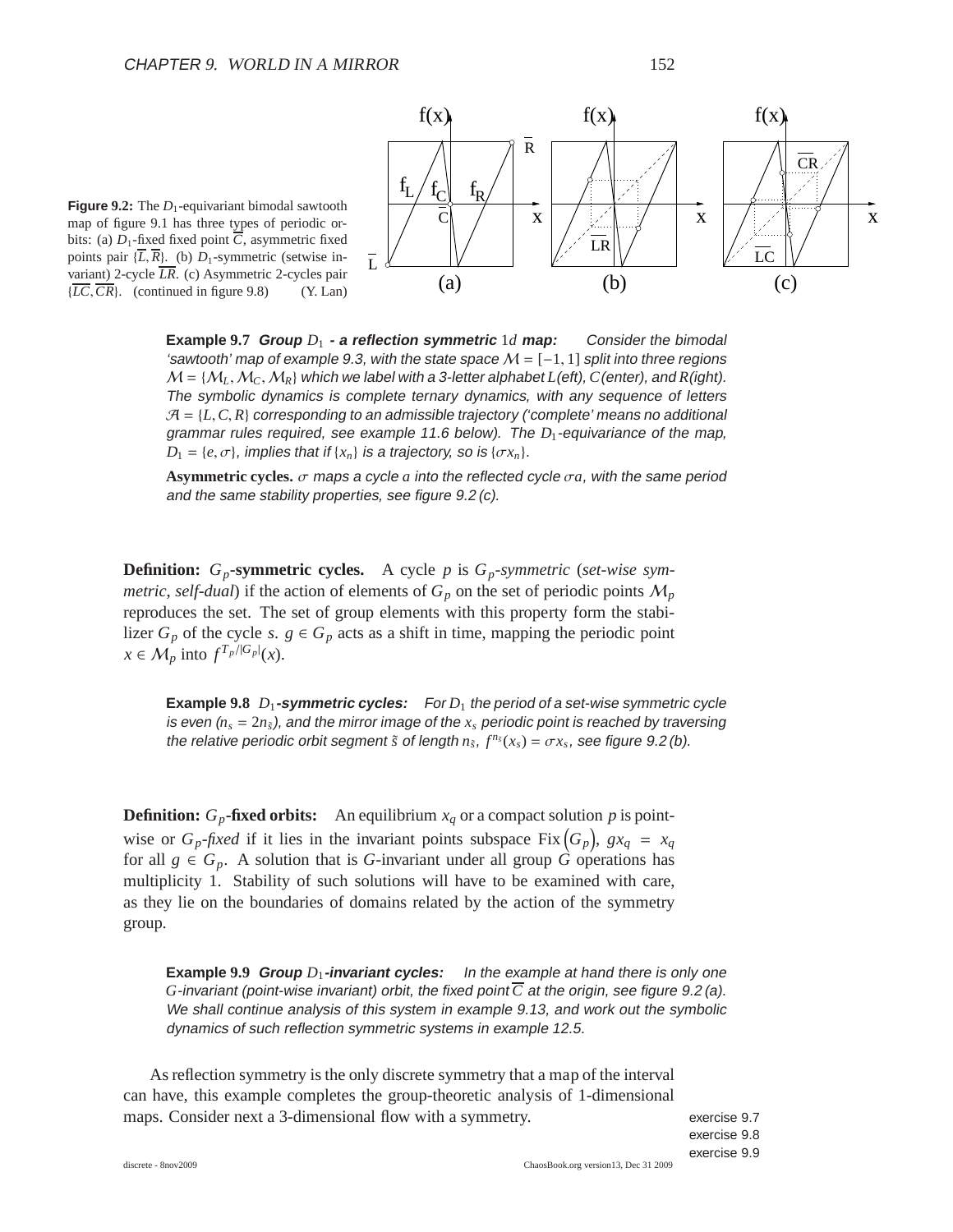

**Figure 9.3:** Lorenz attractor of figure 3.7, the full state space coordinates  $[x, y, z]$ , with the unstable manifold orbits  $W^u(EQ_0)$ . (Green) is a continuation of the unstable  $e^{(1)}$  of  $EQ_0$ , and (brown) is its  $\pi$ -rotated symmetric partner. Compare with figure 9.4. (E. Siminos)

**Example** 9.10 **Desymmetrization of Lorenz flow:** (continuation of example 9.4) Lorenz equation (2.12) is invariant under the action of order-2 group  $C_2 = \{e, C^{1/2}\},\$ where  $C^{1/2}$  is [x, y]-plane, constant *z* half-cycle rotation by  $\pi$  about the *z*-axis:

$$
(x, y, z) \to C^{1/2}(x, y, z) = (-x, -y, z).
$$
\n(9.16)

 $(C^{1/2})^2 = 1$  condition decomposes the state space into two linearly irreducible subspaces <sup>M</sup> <sup>=</sup> <sup>M</sup><sup>+</sup>⊕M<sup>−</sup> , the *<sup>z</sup>*-axis <sup>M</sup><sup>+</sup> and the [*x*, *<sup>y</sup>*] plane <sup>M</sup><sup>−</sup> , with projection operators onto the two subspaces given by (see sect. 4.2.2)

$$
\mathbf{P}^+ = \frac{1}{2}(1 + C^{1/2}) = \begin{pmatrix} 0 & 0 & 0 \\ 0 & 0 & 0 \\ 0 & 0 & 1 \end{pmatrix}, \quad \mathbf{P}^- = \frac{1}{2}(1 - C^{1/2}) = \begin{pmatrix} 1 & 0 & 0 \\ 0 & 1 & 0 \\ 0 & 0 & 0 \end{pmatrix}.
$$
 (9.17)

As the flow is  $C_2$ -invariant, so is its linearization  $\dot{x} = Ax$ . Evaluated at  $EQ_0$ , A commutes with  $C^{1/2}$ , and, as we have already seen in example 4.7, the  $EQ_0$  stability matrix decomposes into [*x*, *y*] and *z* blocks.

The 1-dimensional  $M^+$  subspace is the fixed-point subspace of  $C_2$ , with the *z*-axis points left fixed (i.e., point-wise invariant) under the group action

$$
\mathcal{M}^+ = \text{Fix}\,(C_2) = \{x \in \mathcal{M} : g \, x = x \text{ for } g \in \{e, C^{1/2}\}\}.
$$
\n(9.18)

A  $C_2$ -fixed point  $x(t)$  in Fix  $(C_2)$  moves with time, but according to (9.13) remains within  $x(t) \subseteq Fix(C_2)$  for all times; the subspace  $\mathcal{M}^+ = Fix(C_2)$  is flow invariant. In case at hand this jargon is a bit of an overkill: clearly for  $(x, y, z) = (0, 0, z)$  the full state space Lorenz equation (2.12) is reduced to the exponential contraction to the  $EQ<sub>0</sub>$  equilibrium,

*z*<sup>i</sup> = −*b z*. (9.19)

However, for flows in higher-dimensional state spaces the flow-invariant  $M_\alpha$  subspaces can each be high-dimensional, with interesting dynamics of its own. Even in this simple case this subspace plays an important role as <sup>a</sup> topological obstruction, with the number of windings of <sup>a</sup> trajectory around it providing <sup>a</sup> natural symbolic dynamics.

The M<sup>-</sup> subspace is, however, not flow-invariant, as the nonlinear terms  $\dot{z}$  =  $xy - bz$  in the Lorenz equation (2.12) send all initial conditions within  $\mathcal{M}^- = (x(0), y(0), 0)$ into the full,  $z(t) \neq 0$  state space  $M/M^+$ . The  $C^{1/2}$  symmetry is nevertheless very useful.

By taking as a Poincaré section any  $C^{1/2}$ -invariant, infinite-extent, non-selfintersecting surface that contains the *z* axis, the state space is divided into <sup>a</sup> half-space fundamental domain  $\tilde{\mathcal{M}} = \mathcal{M}/C_2$  and its  $180^o$  rotation  $C^{1/2}\tilde{\mathcal{M}}$ . An example is afforded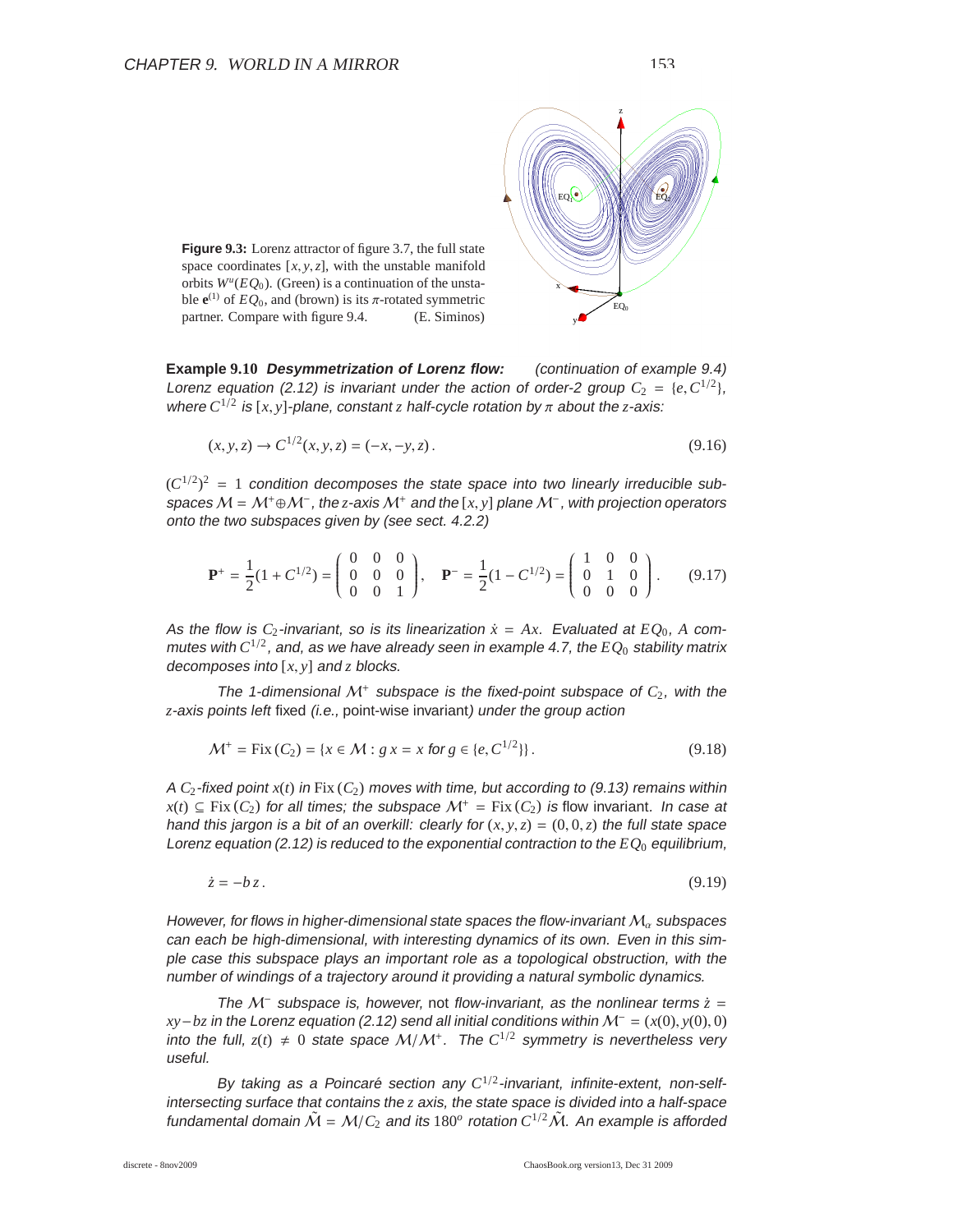**Figure 9.4:** (a) Lorenz attractor plotted in  $[x', y', z]$ , the doubled-polar angle coordinates (9.20), with points related by  $\pi$ -rotation in the [ $x$ ,  $y$ ] plane identified. Stable eigenvectors of  $EQ_0$ :  $e^{(3)}$  and  $e^{(2)}$ , along the *z* axis (9.19). Unstable manifold orbit  $W^u(EQ_0)$  (green) is a continuation of the unstable  $e^{(1)}$  of  $EQ_0$ . (b) Blow-up of the region near  $EO_1$ : The unstable eigenplane of  $EO_1$  defined by Re  $e^{(2)}$  and Im  $e^{(2)}$ , the stable eigenvector  $e^{(3)}$ . The descent of the *EQ*<sup>0</sup> unstable manifold (green) defines the innermost edge of the strange attractor. As it is clear from (a), it also defines its outermost As it is creat from (a), it also defines its outcomost<br>edge.  $EQ_0$   $EQ_0$   $E^{(3)}$  (b)



by the P plane section of the Lorenz flow in figure 3.7. Take the fundamental domain  $\dot{M}$ to be the half-space between the viewer and  $P$ . Then the full Lorenz flow is captured by re-injecting back into  $\tilde{M}$  any trajectory that exits it, by a rotation of  $\pi$  around the  $\zeta$ axis.

As any such  $C^{1/2}$ -invariant section does the job, a choice of a 'fundamental domain' is here largely mater of taste. For purposes of visualization it is convenient to make the double-cover nature of the full state space by  $\tilde{M}$  explicit, through any state space redefinition that maps <sup>a</sup> pair of points related by symmetry into <sup>a</sup> single point. In case at hand, this can be easily accomplished by expressing  $(x, y)$  in polar coordinates  $(x, y) = (r \cos \theta, r \sin \theta)$ , and then plotting the flow in the 'doubled-polar angle representation:'

$$
(x', y') = (r \cos 2\theta, r \sin 2\theta) = ((x^2 - y^2)/r, 2xy/r), \qquad (9.20)
$$

as in figure 9.4 (a). In contrast to the original *G*-equivariant coordinates [*x*, *y*,*z*], the Lorenz flow expressed in the new coordinates  $[x', y', z]$  is G-invariant, see example 9.6. In this representation the  $\dot{M} = M/C_2$  fundamental domain flow is a smooth, continuous flow, with (any choice of) the fundamental domain stretched out to seamlessly cover the entire [x', y'] plane. (continued in example 11.4)

(E. Siminos and J. Halcrow)

Note: nonlinear coordinate transformations such as the doubled-polar angle representation (9.20) are *not* required to implement the symmetry quotienting M/*G*. Here they are deployed only as a visualization aid that might help the reader disentangle 2-dimensional projections of higher-dimensional flows. All numerical calculations can still be carried in the initial, full state space formulation of a flow, with symmetry-related points identified by *linear* symmetry transformations.

The next example is a non-Abelian symmetry group, with elements that do not commute, illustrated by the 3-disk game of pinball, example 9.12 and example 9.14.

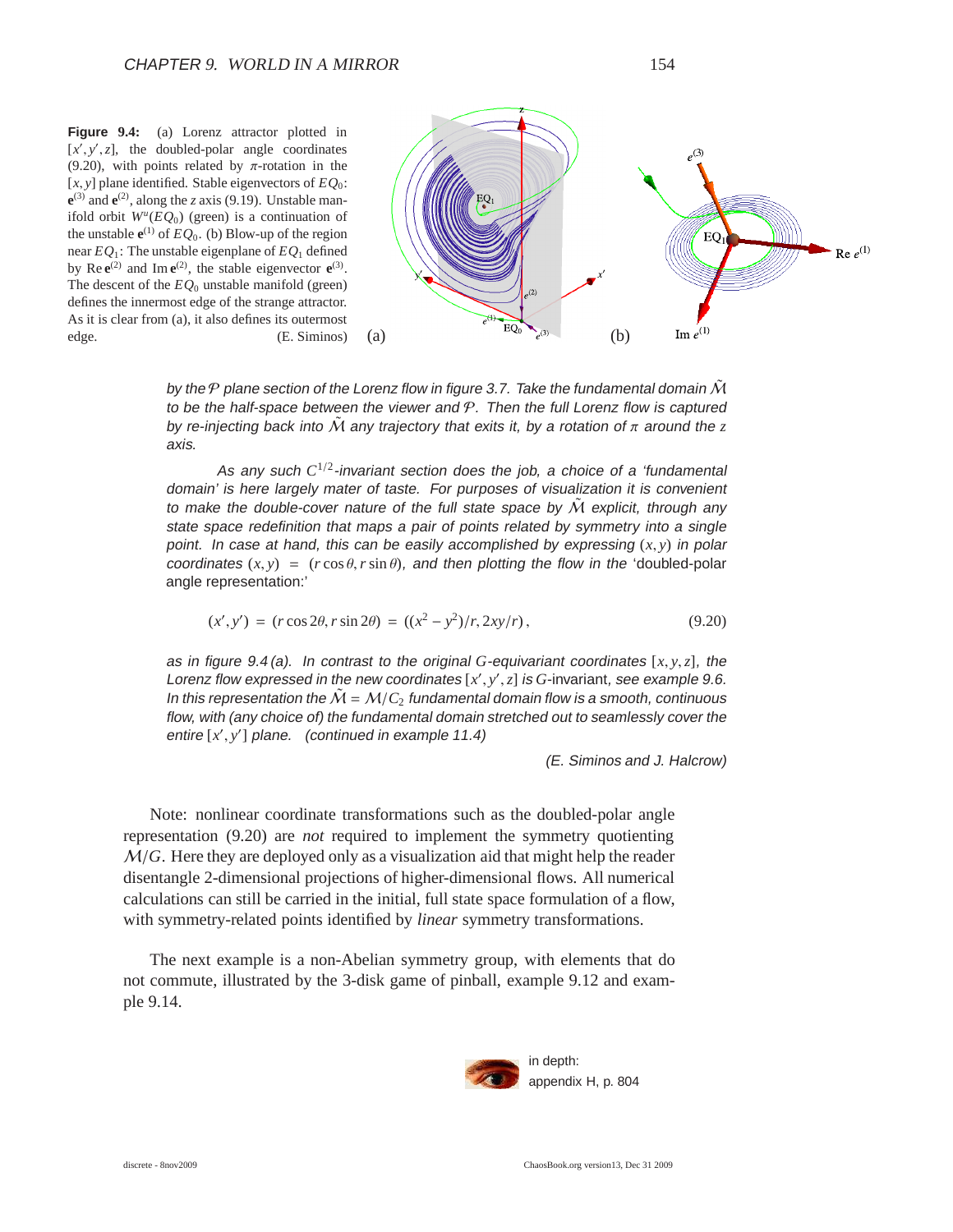

**Figure 9.5:** The symmetries of three disks on an equilateral triangle. The fundamental domain is indicated by the shaded wedge.

## **9.3 Relative periodic orbits**

We show that a symmetry reduces computation of periodic orbits to repeats of shorter, 'relative periodic orbit' segments.

Invariance of a flow under a symmetry means that the group action image of a cycle is again a cycle, with the same period and stability. The new orbit may be topologically distinct (in which case it contributes to the multiplicity of the cycle) or it may be the same cycle.

A cycle *p* is  $G_p$ -*symmetric* under symmetry operation  $g \in G_p$  if the operation acts on it as a shift in time, advancing a cycle point to a cycle point on the symmetry related segment. The cycle  $p$  can thus be subdivided into  $m_p$  repeats of a *relative periodic orbit segment*, 'prime' in the sense that the full state space cycle is built from its repeats. Thus in presence of a symmetry the notion of a periodic orbit is replaced by the notion of the shortest segment of the full state space cycle which tiles the cycle under the action of the group. In what follows we refer to this segment as a *relative periodic orbit* segment (in the literature sometime referred to as a *short periodic orbit*).

Relative periodic orbits (or *equivariant periodic orbits*) are orbits *x*(*t*) in state space M which exactly recur

$$
x(t) = g x(t+T) \tag{9.21}
$$

for the shortest fixed *relative period* T and a fixed group action  $g \in G_p$ . This group action is referred to as a 'phase,' or a 'shift.' For a discrete group by (9.4)  $g^m = e$  for some finite *m*, so the corresponding full state space orbit is periodic with period *mT*.

The period of the full orbit is given by the  $m_p \times$  (period of the relative periodic orbit),  $n_{\tilde{p}} = n_p / |G_p|$ , and the *i*th Floquet multiplier  $\Lambda_{p,i}$  is given by  $\Lambda_{\tilde{p},i}^{\tilde{m_p}}$  $\binom{m_p}{\tilde{p}, i}$  of the relative periodic orbit. The elements of the quotient space  $b \in G/G_p$  generate the copies *bp*, so the multiplicity of the full state space cycle *p* is  $m_p = |G|/|G_p|$ .

.

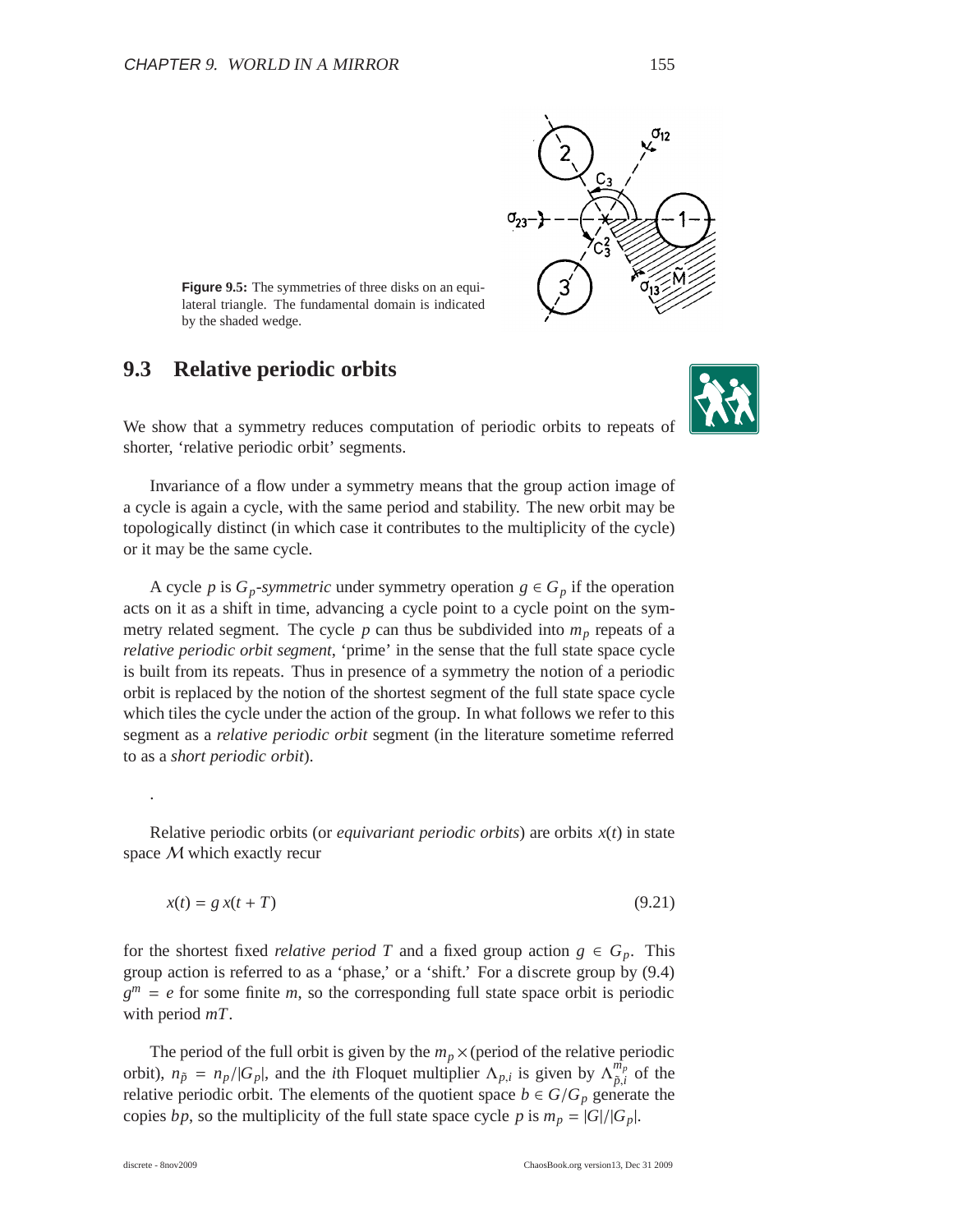**Figure 9.6:** The 3-disk pinball cycles: (a)  $\overline{12}$ ,  $\overline{13}$ ,  $\overline{23}$ ,  $\overline{123}$ ; the clockwise  $\overline{132}$  not drawn. (b) Cycle 1232; the symmetry related 1213 and 1323 not drawn. (c) 12323; 12123, 12132, 12313, 13131 and 13232 not drawn. (d) The fundamental domain, i.e., the 1/6th wedge indicated in (a), consisting of a section of a disk, two segments of symmetry axes acting as straight mirror walls, and the escape gap to the left. The above 14 full-space cycles restricted to the fundamental domain and recoded in binary reduce to the two fixed points  $\overline{0}$ ,  $\overline{1}$ , 2-cycle  $\overline{10}$ , and 5-cycle  $\overline{00111}$  (not drawn). See figure 9.9 for the  $\overline{001}$  cycle.



**Example 9.11 Relative periodic orbits of Lorenz flow:** (continuation of example 9.10) The relation between the full state space periodic orbits, and the fundamental domain (9.20) reduced relative periodic orbits of the Lorenz flow: an asymmetric full state space cycle pair  $p$ ,  $Rp$  maps into a single cycle  $\tilde{p}$  in the fundamental domain, and any self-dual cycle  $p = Rp = \tilde{p}R\tilde{p}$  is a repeat of a relative periodic orbit  $\tilde{p}$ .

Next illustration of these ideas brings in the noncommutative group structure: the example of sect. 1.3, symmetries of a 3-disk game of pinball. exercise 9.5

**Example** 9.12  $C_{3v} = D_3$  **invariance - 3-disk game of pinball:** As the three disks in figure 9.5 are equidistantly spaced, our game of pinball has <sup>a</sup> sixfold symmetry. The symmetry group of relabeling the 3 disks is the permutation group  $S_3$ ; however, it is more instructive to think of this group geometrically, as  $C_{3v}$  (dihedral group  $D_3$ ), the group of order  $|G| = 6$  consisting of the identity element  $e$ , three reflections across axes { $\sigma_{12}, \sigma_{23}, \sigma_{13}$ }, and two rotations by  $2\pi/3$  and  $4\pi/3$  denoted { $C^{1/3}, C^{2/3}$ }. Applying an element (identity, rotation by  $\pm 2\pi/3$ , or one of the three possible reflections) of this symmetry group to a trajectory yields another trajectory. For instance,  $\sigma_{23}$ , the flip across the symmetry axis going through disk 1 interchanges the symbols 2 and 3; it maps the cycle 12123 into 13132, figure 9.6 (c). Cycles 12, 23, and 13 in figure 9.6 (a) are related to each other by rotation by  $\pm 2\pi/3$ , or, equivalently, by a relabeling of the disks.

The nontrivial subgroups of  $D_3$  are  $D_1 = \{e, \sigma\}$ , consisting of the identity and any one of the reflections, of order 2, and  $C_3 = \{e, C^{1/3}, C^{2/3}\}$ , of order 3, so possible cycle multiplicities are  $|G|/|G_p| = 1, 2, 3$  or 6. Only the fixed point at the origin has full symmetry  $G_p = G$ . Such equilibria exist for smooth potentials, but not for the 3-disk billiard.

The  $C_3$  subgroup  $G_p = \{e, C^{1/3}, C^{2/3}\}$  invariance is exemplified by 2 cycles  $\overline{123}$ and  $\overline{132}$  which are invariant under rotations by  $2\pi/3$  and  $4\pi/3$ , but are mapped into each other by any reflection, figure 9.7 (a), and have multiplicity  $|G|/|G_p| = 2$ .

The  $C_v$  type of a subgroup is exemplified by the invariances of  $\hat{p} = 1213$ . This cycle is invariant under reflection  $\sigma_{23}$ {1213} = 1312 = 1213, so the invariant subgroup is  $G_{\hat{p}} = \{e, \sigma_{23}\}\$ , with multiplicity is  $m_{\hat{p}} = |G|/|G_p| = 3$ ; the cycles in this class,  $\overline{1213}$ ,  $\overline{1232}$ and  $\overline{1323}$ , are related by  $2\pi/3$  rotations, figure 9.7(b).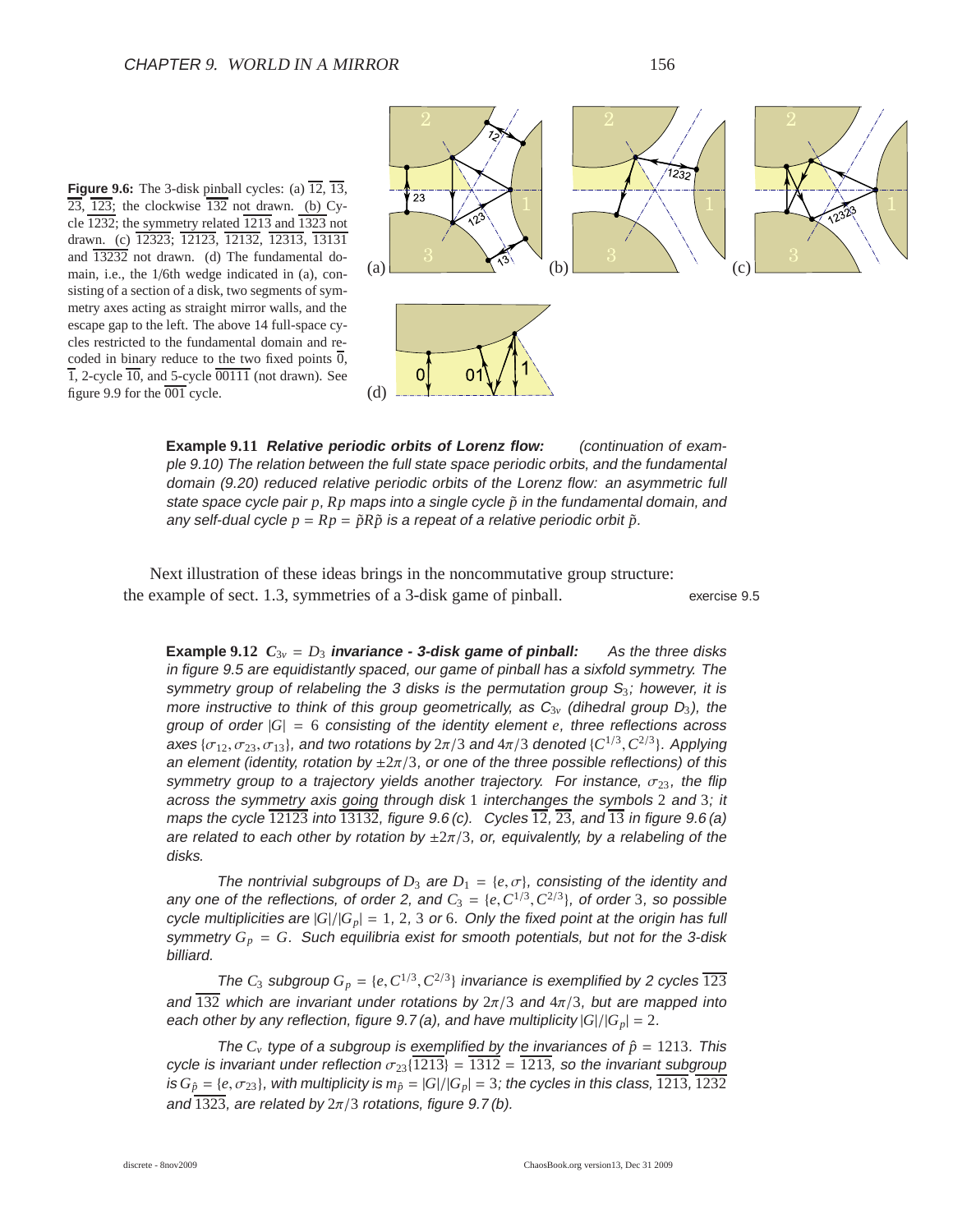

**Figure 9.7:** Cycle  $\overline{121212313}$  has multiplicity 6; shown here is  $\overline{121313132} = \sigma_{23} \overline{121212313}$ . However, 121231313 which has the same stability and period is related to 121313132 by time reversal, but not by any  $C_{3v}$  symmetry.

> A cycle of no symmetry, such as  $\overline{12123}$ , has  $G_p = \{e\}$  and contributes in all six copies (the remaining cycles in the class are  $\overline{12132}$ ,  $\overline{12313}$ ,  $\overline{12323}$ ,  $\overline{13132}$  and  $\overline{13232}$ ). figure 9.7 (c).

> Besides the above spatial symmetries, for Hamiltonian systems cycles may be related by time reversal symmetry. An example are the cycles  $\frac{121212313}{121212313}$  and  $\overline{313212121}$  =  $\overline{121213132}$  which have the same periods and stabilities, but are related by no space symmetry, see figure 9.7. (continued in example 9.14)

## **9.4 Dynamics reduced to fundamental domain**

I submit my total lack of apprehension of fundamental concepts. —John F. Gibson



So far we have used symmetry to effect a reduction in the number of independent cycles, by separating them into equivalence classes. The next step achieves much more: it replaces each class by a single (typically shorter) prime cycle segment.

1. Discrete symmetry tessellates the state space into copies of a fundamental domain, and thus induces a natural partition of state space. The state space is completely tiled by a *fundamental domain* and its symmetry images: If the dynamics is invariant under a discrete symmetry, the state space M can be completely tiled by the fundamental domain  $\tilde{M}$  and its images  $\tilde{M}_a = a\tilde{M}$ ,  $\tilde{M}_b = b\tilde{M}$ , ... under the action of the symmetry group  $G = \{e, a, b, \ldots\},\$ 

$$
\mathcal{M} = \tilde{\mathcal{M}} \cup \tilde{\mathcal{M}}_a \cup \tilde{\mathcal{M}}_b \cdots \cup \tilde{\mathcal{M}}_{|G|} = \tilde{\mathcal{M}} \cup a\tilde{\mathcal{M}} \cup b\tilde{\mathcal{M}} \cdots. \tag{9.22}
$$

2. Discrete symmetries can be used to restrict all computations to a *fundamental domain*  $\tilde{M} = M/G$ , i.e., the reduced state space quotient of the full state space M by the group actions of *G*.

Now we can use the invariance condition (9.6) to move the starting point *x* into the fundamental domain  $x = a\tilde{x}$ , and then use the relation  $a^{-1}b =$  $h^{-1}$  to also relate the endpoint  $y \in \tilde{\mathcal{M}}_b$  to its image in the fundamental domain  $\tilde{M}$ . While the global trajectory runs over the full space  $M$ , the restricted trajectory is brought back into the fundamental domain  $\tilde{M}$  any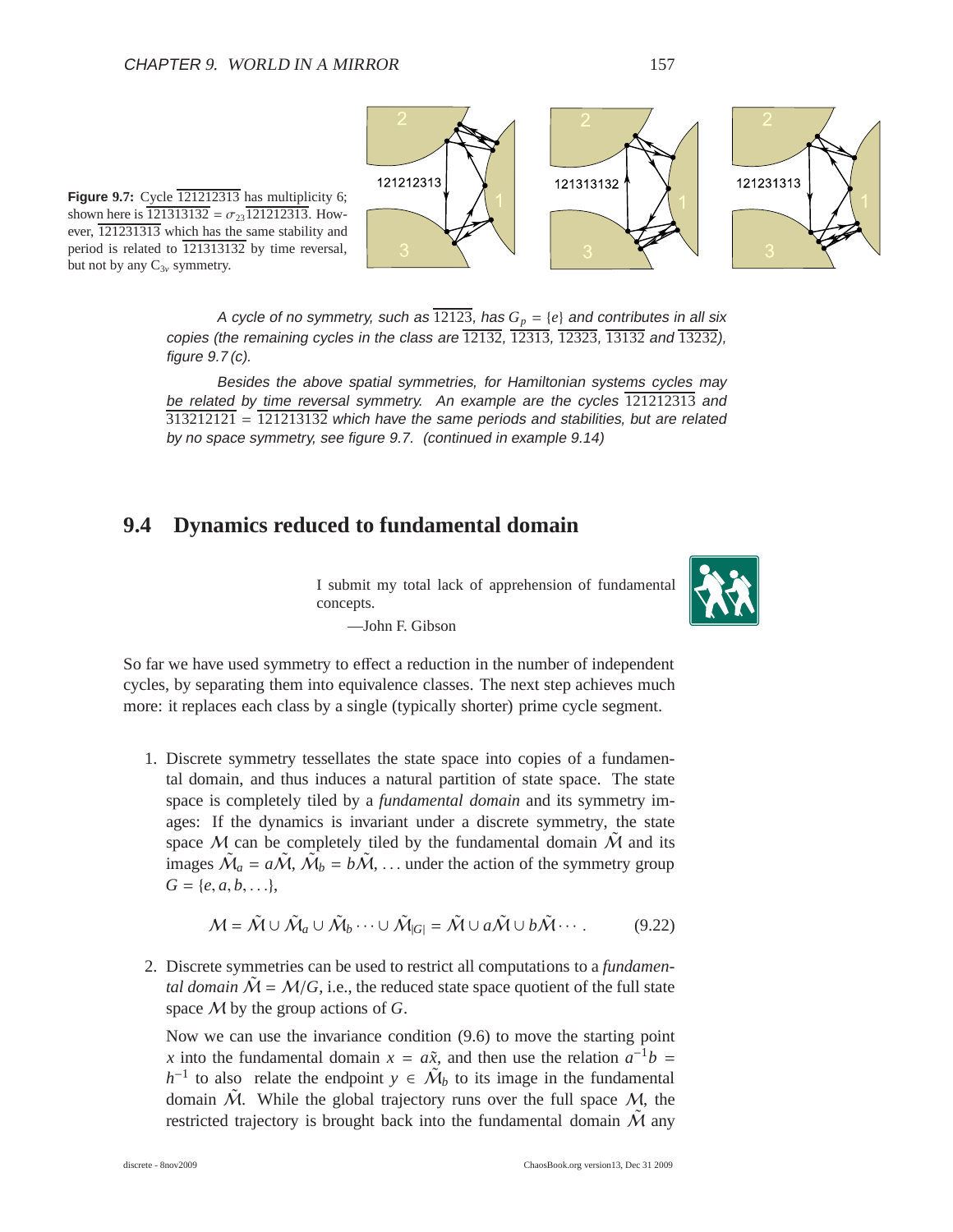**Figure 9.8:** The bimodal Ulam sawtooth map of figure 9.2 with the  $D_1$  symmetry  $f(-x) = -f(x)$ restricted to the fundamental domain.  $f(x)$  is indicated by the thin line, and fundamental domain map  $\tilde{f}(\tilde{x})$  by the thick line. (a) Boundary fixed point  $\overline{C}$  is the fixed point  $\overline{0}$ . The asymmetric fixed point pair  $\{\overline{L}, \overline{R}\}$  is reduced to the fixed point  $\overline{2}$ , and the full state space symmetric 2-cycle  $\overline{LR}$  is reduced to the fixed point  $\overline{1}$ . (b) The asymmetric 2-cycle pair  $\{ \overline{LC}, \overline{CR} \}$  is reduced to 2-cycle  $\overline{01}$ . (c) All fundamental domain fixed points and 2-cycles. (Y. Lan)



time it exits into an adjoining tile; the two trajectories are related by the symmetry operation *h* which maps the global endpoint into its fundamental domain image.

- 3. Cycle multiplicities induced by the symmetry are removed by *desymmetrization*, reduction of the full dynamics to the dynamics on a *fundamental domain*. Each symmetry-related set of global cycles *p* corresponds to precisely one fundamental domain (or relative) cycle  $\tilde{p}$ . Conversely, each fundamental domain cycle  $\tilde{p}$  traces out a segment of the global cycle  $p$ , with the end point of the cycle  $\tilde{p}$  mapped into the irreducible segment of  $p$  with the group element  $h_{\tilde{p}}$ . The relative periodic orbits in the full space, folded back into the fundamental domain, are periodic orbits.
- 4. The group elements  $G = \{e, g_2, \ldots, g_{|G|}\}\$  which map the fundamental domain  $\tilde{M}$  into its copies  $g\tilde{M}$ , serve also as letters of a symbolic dynamics alphabet.

For a symmetry reduction in presence of continuous symmetries, see sect. 10.4.

exercise 9.6

**Example 9.13 Group** *D*<sup>1</sup> **and reduction to the fundamental domain.** Consider again the reflection-symmetric bimodal Ulam sawtooth map  $f(-x) = -f(x)$  of example 9.7, with symmetry group  $D_1 = \{e, \sigma\}$ . The state space  $\mathcal{M} = [-1, 1]$  can be tiled by half-line  $\mathcal{M} = [0, 1]$ , and  $\sigma \mathcal{M} = [-1, 0]$ , its image under a reflection across  $x = 0$  point. The dynamics can then be restricted to the fundamental domain  $\tilde{x}_k \in \tilde{\mathcal{M}} = [0, 1]$ ; every time a trajectory leaves this interval, it is mapped back using  $\sigma$ .

In figure 9.8 the fundamental domain map  $\tilde{f}(\tilde{x})$  is obtained by reflecting  $x < 0$ segments of the global map  $f(x)$  into the upper right quadrant.  $\tilde{f}$  is also bimodal and piecewise-linear, with  $\tilde{\mathcal{M}} = [0,1]$  split into three regions  $\tilde{\mathcal{M}} = \{\tilde{\mathcal{M}}_0, \tilde{\mathcal{M}}_1, \tilde{\mathcal{M}}_2\}$  which we label with a 3-letter alphabet  $\tilde{\mathcal{A}} = \{0, 1, 2\}$ . The symbolic dynamics is again complete ternary dynamics, with any sequence of letters {0, 1, 2} admissible.

However, the interpretation of the 'desymmetrized' dynamics is quite different - the multiplicity of every periodic orbit is now 1, and relative periodic segments of the full state space dynamics are all periodic orbits in the fundamental domain. Consider figure 9.8:

In (a) the boundary fixed point  $\overline{C}$  is also the fixed point  $\overline{0}$ . In this case the set of points invariant under group action of  $D_1$ ,  $\tilde{\mathcal{M}} \cap \sigma \tilde{\mathcal{M}}$ , is just this fixed point  $x=0,$  the reflection symmetry point.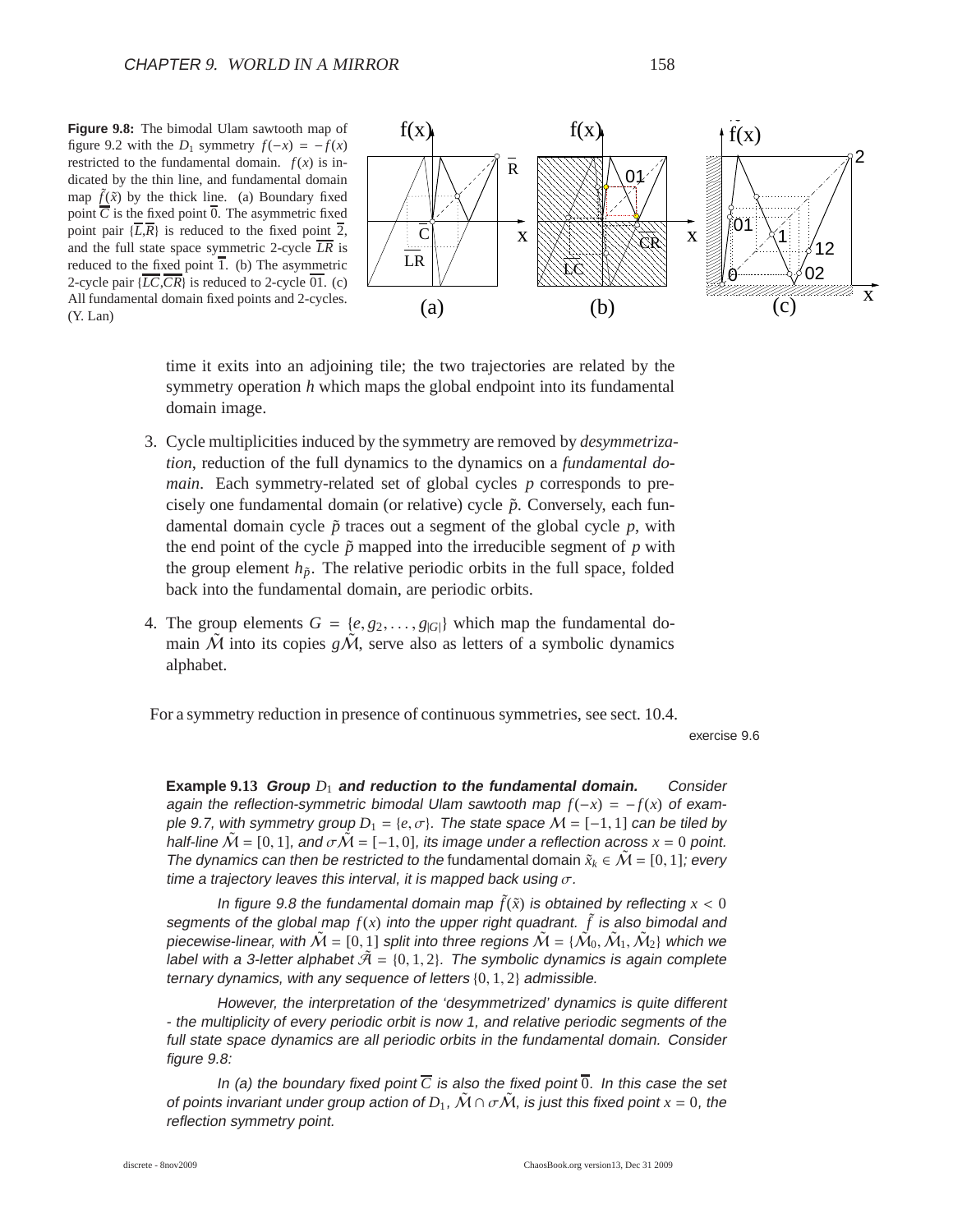

**Figure 9.9:** (a) The pair of full-space 9-cycles, the counter-clockwise 121232313 and the clockwise 131323212 correspond to (b) one fundamental domain 3-cycle 001.

The asymmetric fixed point pair  $\{\overline{L},\overline{R}\}$  is reduced to the fixed point  $\overline{2}$ , and the full state space symmetric 2-cycle  $\overline{LR}$  is reduced to the fixed point  $\overline{1}$ . The asymmetric 2-cycle pair  $\{IC,\overline{CR}\}$  is reduced to the 2-cycle  $\overline{01}$ . Finally, the symmetric 4-cycle  $\overline{LCRC}$ is reduced to the 2-cycle  $\overline{02}$ . This completes the conversion from the full state space for all fundamental domain fixed points and 2-cycles, figure 9.8 (c).

#### **Example 9.14 3-disk game of pinball in the fundamental domain**

If the dynamics is equivariant under interchanges of disks, the absolute disk labels  $\epsilon_i = 1, 2, \dots, N$  can be replaced by the symmetry-invariant relative disk $\rightarrow$ disk increments *g<sup>i</sup>* , where *g<sup>i</sup>* is the discrete group element that maps disk *i*−1 into disk *i*. For 3-disk system  $g_i$  is either reflection  $\sigma$  back to initial disk (symbol '0') or  $2\pi/3$  rotation by *C* to the next disk (symbol '1'). An immediate gain arising from symmetry invariant relabeling is that *N*-disk symbolic dynamics becomes (*N*−1)-nary, with no restrictions on the admissible sequences.

An irreducible segment corresponds to <sup>a</sup> periodic orbit in the fundamental domain, <sup>a</sup> one-sixth slice of the full 3-disk system, with the symmetry axes acting as reflecting mirrors (see figure  $9.6(d)$ ). A set of orbits related in the full space by discrete symmetries maps onto <sup>a</sup> single fundamental domain orbit. The reduction to the fundamental domain desymmetrizes the dynamics and removes all global discrete symmetry-induced degeneracies: rotationally symmetric global orbits (such as the 3 cycles  $\overline{123}$  and  $\overline{132}$ ) have multiplicity 2, reflection symmetric ones (such as the 2-cycles  $\overline{12}$ ,  $\overline{13}$  and  $\overline{23}$ ) have multiplicity 3, and global orbits with no symmetry are 6-fold degenerate. Table 12.2 lists some of the shortest binary symbols strings, together with the corresponding full 3-disk symbol sequences and orbit symmetries. Some examples of such orbits are shown in figures 9.7 and 9.9. (continued in example 12.7)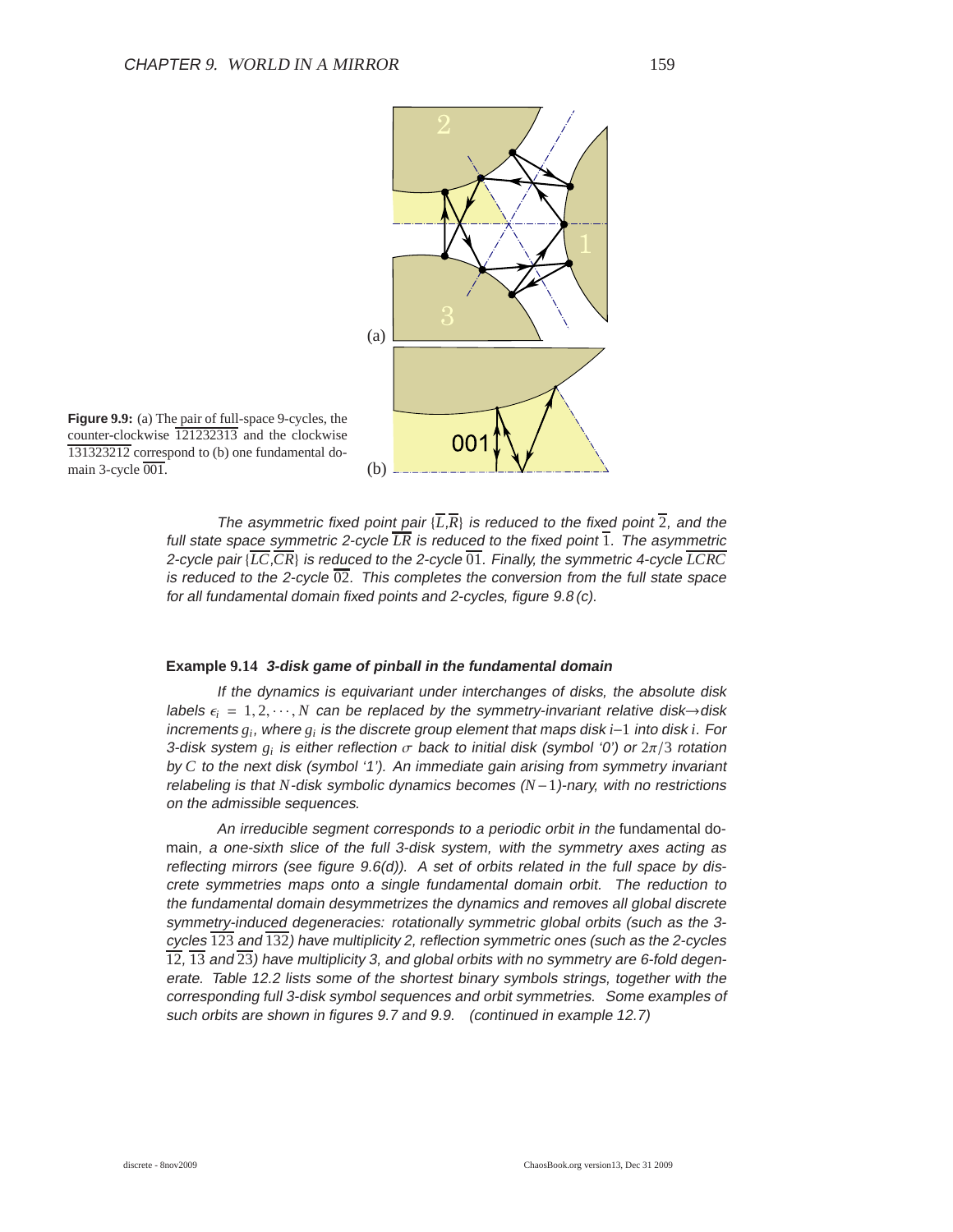## **Resum ´ e´**

If a dynamical system  $(M, f)$  has a symmetry *G*, the symmetry should be deployed to 'quotient' the state space to  $M/G$ , i.e., identify all symmetry-equivalent  $x \in M$  on a group orbit. The main result of this chapter can be stated as follows:

In presence of a discrete symmetry *G*, associated with each full state space cycle *p* is the group of its symmetries  $G_p \subseteq G$  of order  $1 \leq |G_p| \leq |G|$ , whose elements leave the set  $M_p$  invariant. The elements of  $G_p$  act on  $p$  as time shifts, tiling it with  $|G_p|$  copies of its shortest invariant segment, the relative periodic orbit  $\tilde{p}$ . The elements of the coset  $b \in G/G_p$  generate  $m_p = |G|/|G_p|$  equivalent copies of *p*.

Once you grasp the relation between the full state space  $M$  and the desymmetrized,  $G$ -quotiented reduced state space  $\mathcal{M}/G$ , you will find the life as a fundamentalist so much simpler that you will never return to your full state space confused ways of yesteryear. The reduction to the fundamental domain  $\mathcal{\hat{M}} =$ M/*G* simplifies symbolic dynamics and eliminates symmetry-induced degeneracies. For the short orbits the labor saving is dramatic. For example, for the 3-disk game of pinball there are 256 periodic points of length 8, but reduction to the fundamental domain non-degenerate prime cycles reduces this number to 30. In the next chapter continuous symmetries will induce relative periodic orbits that never close a periodic orbit, and in the chapter 25 they will tile the infinite periodic state space, and reduce calculation of diffusion constant in an infinite domain to a calculation on a compact torus.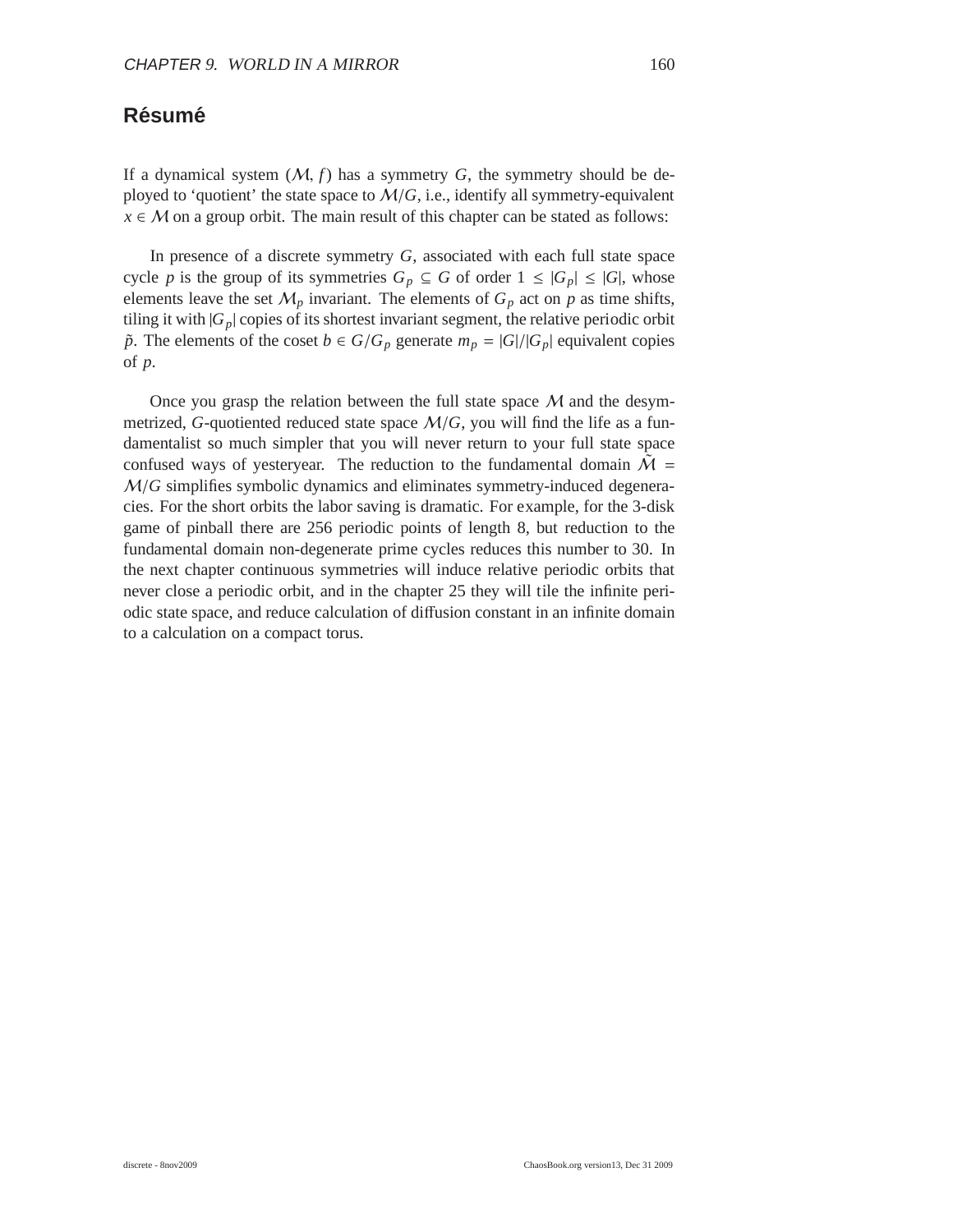### **Commentary**

**Remark 9.1** Literature. We found Tinkham [9.1] the most enjoyable as a no-nonsense, the user friendliest introduction to the basic concepts. For a summary of the theory of discrete groups see, for example, ref. [9.2]. Chapter 3 of Rebecca Hoyle [9.3] is a very student-friendly overview of the group theory a nonlinear dynamicist might need, with exception of the quotienting, reduction of dynamics to a fundamental domain, which is not discussed at all. We found sites such as en.wikipedia.org/wiki/Quotient group helpful. Curiously, we have not read any of the group theory books that Hoyle recommends as background reading, which just confirms that there are way too many group theory books out there. For example, one that you will not find useful at all is ref. [9.4]. The reason is presumably that in the 20th century physics (which motivated much of the work on the modern group theory) the focus is on the linear representations used in quantum appendix A.2.3 mechanics, crystallography and quantum field theory. We shall need these techniques in Chapter 21, where we reduce the linear action of evolution operators to irreducible subspaces. However, here we are looking at nonlinear dynamics, and the emphasis is on the symmetries of orbits, their reduced state space sisters, and the isotypic decomposition of their linear stability matrices.

In ChaosBook we focus on chaotic dynamics, and skirt the theory of bifurcations, the landscape between the boredom of regular motions and the thrills of chaos. Chapter 4 of Rebecca Hoyle [9.3] is a student-friendly introduction to the treatment of bifurcations in presence of symmetries, worked out in full detail and generality in monographs by Golubitsky, Stewart and Schaeffer [9.5], Golubitsky and Stewart [9.6] and Chossat and Lauterbach [9.7]. Term 'stabilizer' is used, for example, by Broer *et al.* [9.8] to refer to a periodic orbit with *Z*<sup>2</sup> symmetry; they say that the relative or pre-periodic segment is in this case called a 'short periodic orbit.' In Efstathiou [9.9] a subgroup of 'short periodic orbit' symmetries is referred to as a 'nontrivial isotropy group or stabilizer.' (continued in remark 10.1)

**Remark 9.2** Symmetries of the Lorenz equation: (continued from remark 2.3) After having studied example 9.10 you will appreciate why ChaosBook.org starts out with the symmetry-less Rössler flow  $(2.17)$ , instead of the better known Lorenz flow  $(2.12)$ . Indeed, getting rid of symmetry was one of Rössler's motivations. He threw the baby out with the water; for Lorenz flow dimensionalities of stable/unstable manifolds make possible a robust heteroclinic connection absent from Rössler flow, with unstable manifold of an equilibrium flowing into the stable manifold of another equilibrium. How such connections are forced upon us is best grasped by perusing the chapter 13 'Heteroclinic tangles' of the inimitable Abraham and Shaw illustrated classic [9.10]. Their beautiful handdrawn sketches elucidate the origin of heteroclinic connections in the Lorenz flow (and its high-dimensional Navier-Stokes relatives) better than any computer simulation. Miranda and Stone [9.11] were first to quotient the  $C_2$  symmetry and explicitly construct the desymmetrized, 'proto-Lorenz system,' by a nonlinear coordinate transformation into the Hilbert-Weyl polynomial basis invariant under the action of the symmetry group [9.12]. For in-depth discussion of symmetry-reduced ('images') and symmetry-extended ('covers') topology, symbolic dynamics, periodic orbits, invariant polynomial bases etc., of Lorenz, Rössler and many other low-dimensional systems there is no better reference than the Gilmore and Letellier monograph [9.13]. They interpret [9.14] the proto-Lorenz and its 'double cover' Lorenz as 'intensities' being the squares of 'amplitudes,' and call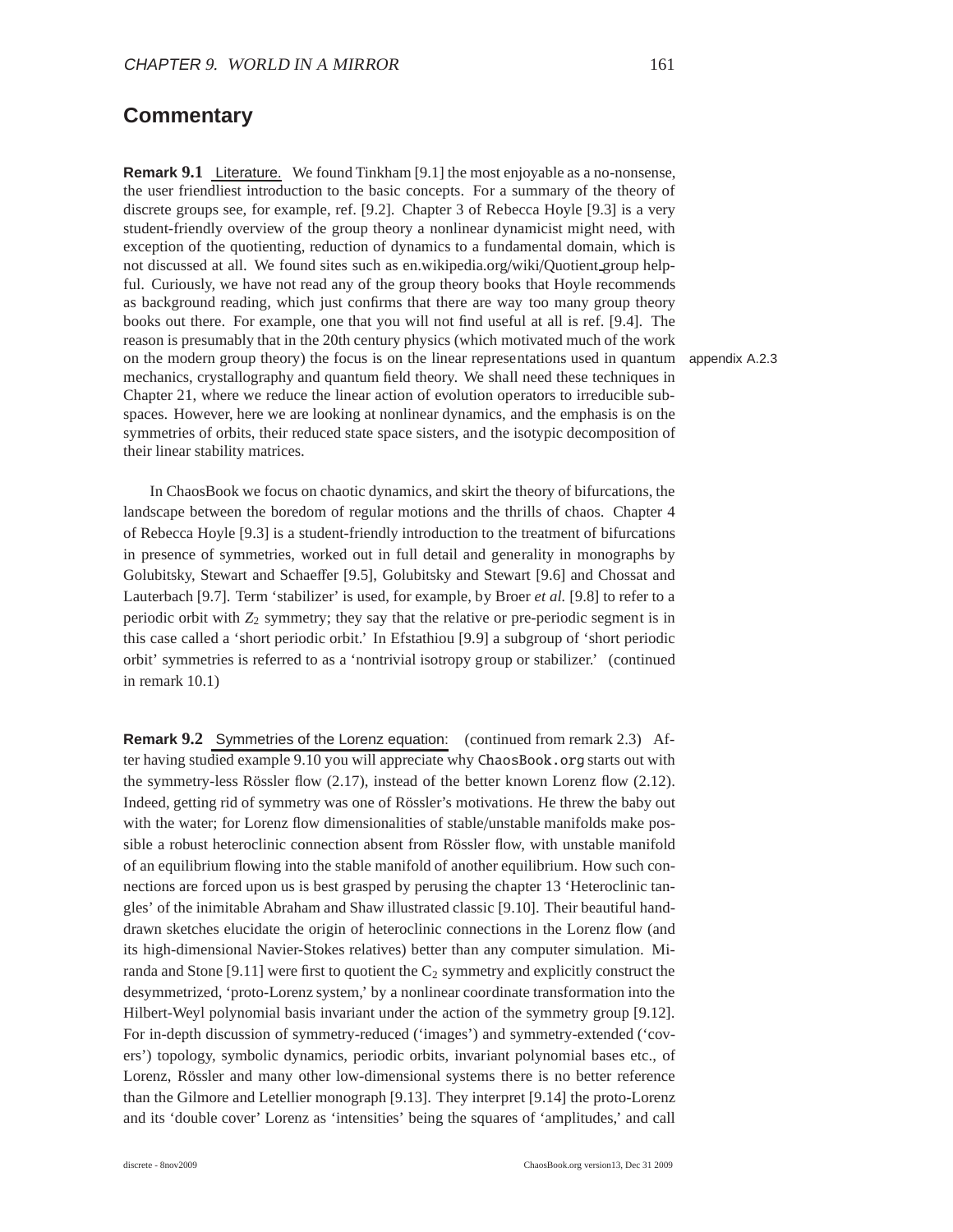quotiented flows such as  $(Lorenz)/C<sub>2</sub>$  'images.' Our 'doubled-polar angle' visualization figure 11.8 is a proto-Lorenz in disguise; we, however, integrate the flow and construct Poincaré sections and return maps in the original Lorenz  $[x, y, z]$  coordinates, without any nonlinear coordinate transformations. The Poincaré return map figure 11.9 is reminiscent in shape both of the one given by Lorenz in his original paper, and the one plotted in a radial coordinate by Gilmore and Letellier. Nevertheless, it is profoundly different: our return maps are from unstable manifold  $\rightarrow$  itself, and thus intrinsic and coordinate independent. In this we follow ref. [9.15]. This construction is necessary for high-dimensional flows in order to avoid problems such as double-valuedness of return map projections on arbitrary 1-dimensional coordinates encountered already in the Rössler example of figure 3.6. More importantly, as we know the embedding of the unstable manifold into the full state space, a periodic point of our return map *is* - regardless of the length of the cycle - the periodic point in the full state space, so no additional Newton searches are needed. In homage to Lorenz, we note that his return map was already symmetry-reduced: as *z* belongs to the symmetry invariant Fix (*G*) subspace, one can replace dynamics in the full space by  $\dot{z}$ ,  $\ddot{z}$ ,  $\cdots$ . That is *G*-invariant by construction [9.13].

**Remark 9.3** Examples of systems with discrete symmetries. Almost any flow of interest is symmetric in some way or other: the list of examples is endless, we list here a handful that we found interesting. One has a  $C_2$  symmetry in the Lorenz system (remark 2.3), the Ising model, and in the 3-dimensional anisotropic Kepler potential [9.16, 9.17, 9.18], a  $D_4 = C_{4v}$  symmetry in quartic oscillators [9.19, 9.20], in the pure  $x^2y^2$  potential [9.21, 9.22] and in hydrogen in a magnetic field [9.23], and a  $D_2 = C_{2v} = V_4 = C_2 \times C_2$ symmetry in the stadium billiard [9.24]. A very nice nontrivial desymmetrization is carried out in ref. [9.25]. An example of a system with  $D_3 = C_{3\nu}$  symmetry is provided by the motion of a particle in the Hénon-Heiles potential [9.26, 9.27, 9.28, 9.29]

$$
V(r,\theta) = \frac{1}{2}r^2 + \frac{1}{3}r^3\sin(3\theta) \; .
$$

Our 3-disk coding is insufficient for this system because of the existence of elliptic islands and because the three orbits that run along the symmetry axis cannot be labeled in our code. As these orbits run along the boundary of the fundamental domain, they require the special treatment. A partial classification of the 67 possible symmetries of solutions of the plane Couette flow of example 9.5, and their reduction 5 conjugate classes is given in ref. [9.30].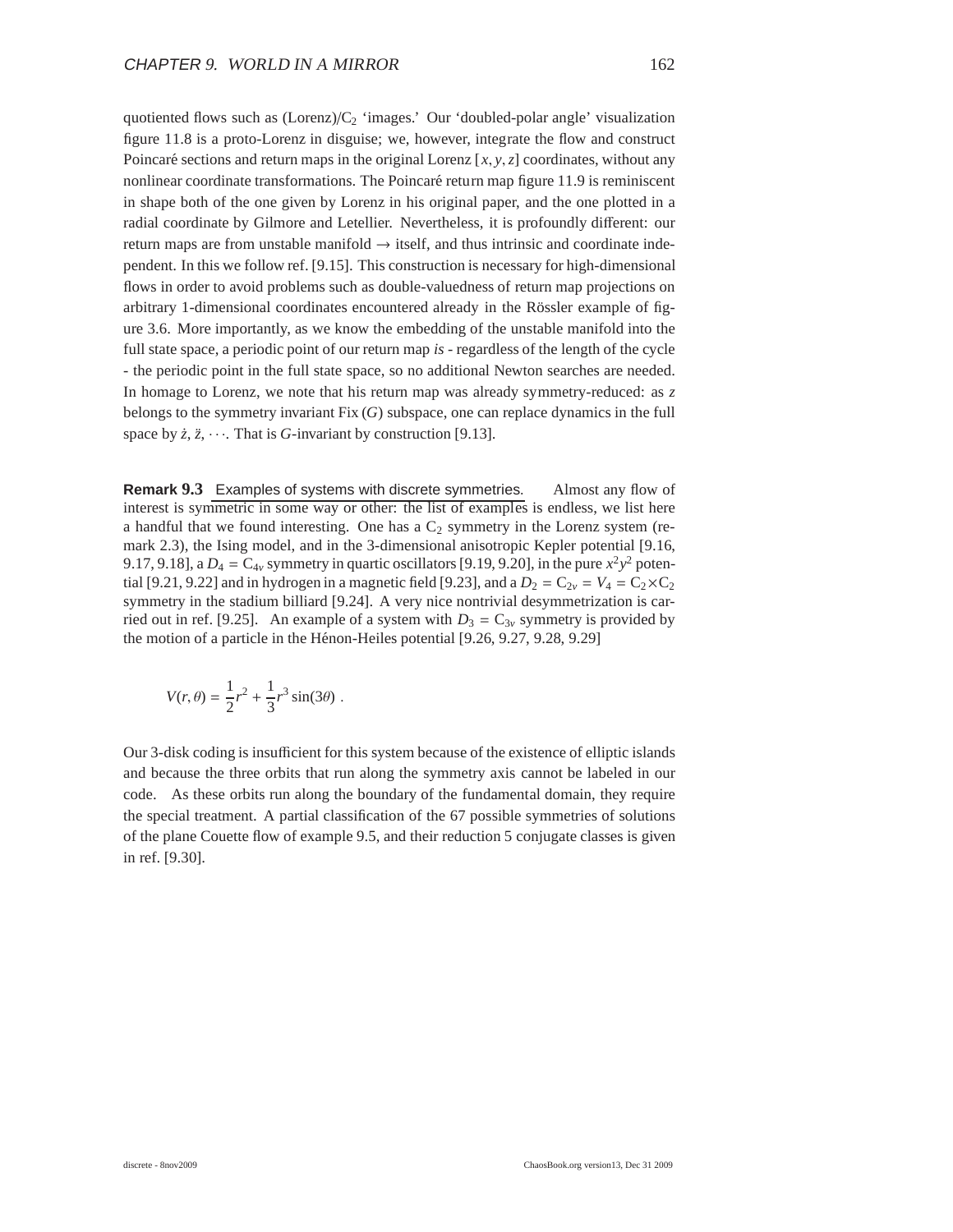## **Exercises**

- 9.1. **Polynomials invariant under discrete operations on**  $\mathbb{R}^3$ **.** Prove that the  $\{e, \sigma\}$ ,  $\{e, C^{1/2}\}$ ,  $\{e, P\}$  and  $\{e, \sigma, C^{1/2}, P\}$ -invariant polynomial basis and syzygies are those listed in example 9.6.
- 9.2.  $G_x \subset G$ . Prove that the set  $G_x$  as defined in (9.8) is a subgroup of *G*.
- 9.3. **Transitivity of conjugation.** Assume that  $g_1, g_2, g_3 \in$ *G* and both *g*<sup>1</sup> and *g*<sup>2</sup> are conjugate to *g*3. Prove that *g*<sup>1</sup> is conjugate to  $g_2$ .
- 9.4. **Isotropy subgroup of**  $gx$ . Prove that for  $g \in G$ , *x* and *gx* have conjugate isotropy subgroups:

$$
G_{gx} = g G_x g^{-1}
$$

9.5. **D**3**: symmetries of an equilateral triangle.** Consider group  $D_3 \cong C_{3\nu}$ , the symmetry group of an equilateral triangle:



- (a) List the group elements and the corresponding geometric operations
- (b) Find the subgroups of the group  $D_3$ .
- (c) Find the classes of  $D_3$  and the number of elements in them, guided by the geometric interpretation of group elements. Verify your answer using the definition of a class.
- (d) List the conjugacy classes of subgroups of  $D_3$ .

#### 9.6. **Reduction of 3-disk symbolic dynamics to binary.** (continued from exercise 1.1)

01, 001, 011,  $\cdots$  respectively.

- (a) Verify that the 3-disk cycles  $\{1\overline{2},\overline{13},\overline{23}\}, \{\overline{123},\overline{132}\}, \{\overline{1213}+2 \text{ perms.}\},\}$  $\{121\,232\,313 + 5 \text{ perms.}\}, \{121\,323 + 2 \text{ perms.}\},\$ · · ·, correspond to the fundamental domain cycles  $\overline{0}$ ,  $\overline{1}$ ,
- (b) Check the reduction for short cycles in table 12.2 by drawing them both in the full 3-disk system and in the fundamental domain, as in figure 9.9.

(c) Optional: Can you see how the group elements listed in table 12.2 relate irreducible segments to the fundamental domain periodic orbits?

(continued in exercise 12.6)

9.7. **C**2**-equivariance of Lorenz system.** Verify that the vector field in Lorenz equations (2.12)

$$
\dot{x} = v(x) = \begin{bmatrix} \dot{x} \\ \dot{y} \\ \dot{z} \end{bmatrix} = \begin{bmatrix} \sigma(y - x) \\ \rho x - y - xz \\ xy - bz \end{bmatrix}
$$
(9.23)

is equivariant under the action of cyclic group  $C_2$  =  $\{e, C^{1/2}\}\$ acting on  $\mathbb{R}^3$  by a  $\pi$  rotation about the *z* axis,

$$
C^{1/2}(x, y, z) = (-x, -y, z),
$$

as claimed in example 9.4. (continued in exercise 9.8)

- 9.8. **Lorenz system in polar coordinates: group the**ory. Use  $(6.7)$ ,  $(6.8)$  to rewrite the Lorenz equation (9.23) in polar coordinates  $(r, \theta, z)$ , where  $(x, y)$  =  $(r \cos \theta, r \sin \theta)$ .
	- 1. Show that in the polar coordinates Lorentz flow takes form

$$
\dot{r} = \frac{r}{2}(-\sigma - 1 + (\sigma + \rho - z)\sin 2\theta
$$
  
+ (1 - \sigma)\cos 2\theta)  

$$
\dot{\theta} = \frac{1}{2}(-\sigma + \rho - z + (\sigma - 1)\sin 2\theta
$$
  
+ (\sigma + \rho - z)\cos 2\theta)  

$$
\dot{z} = -bz + \frac{r^2}{2}\sin 2\theta.
$$
 (9.24)

- 2. Argue that the transformation to polar coordinates is invertible almost everywhere. Where does the inverse not exist? What is group-theoretically special about the subspace on which the inverse not exist?
- 3. Show that this is the  $(Lorenz)/C_2$  quotient map for the Lorenz flow, i.e., that it identifies points related by the  $\pi$  rotation in the [x, y] plane.
- 4. Rewrite (9.23) in the invariant polynomial basis of example 9.6 and exercise 9.24.
- 5. Show that a periodic orbit of the Lorenz flow in polar representation (9.24) is either a periodic orbit or a relative periodic orbit (9.21) of the Lorenz flow in the  $(x, y, z)$  representation.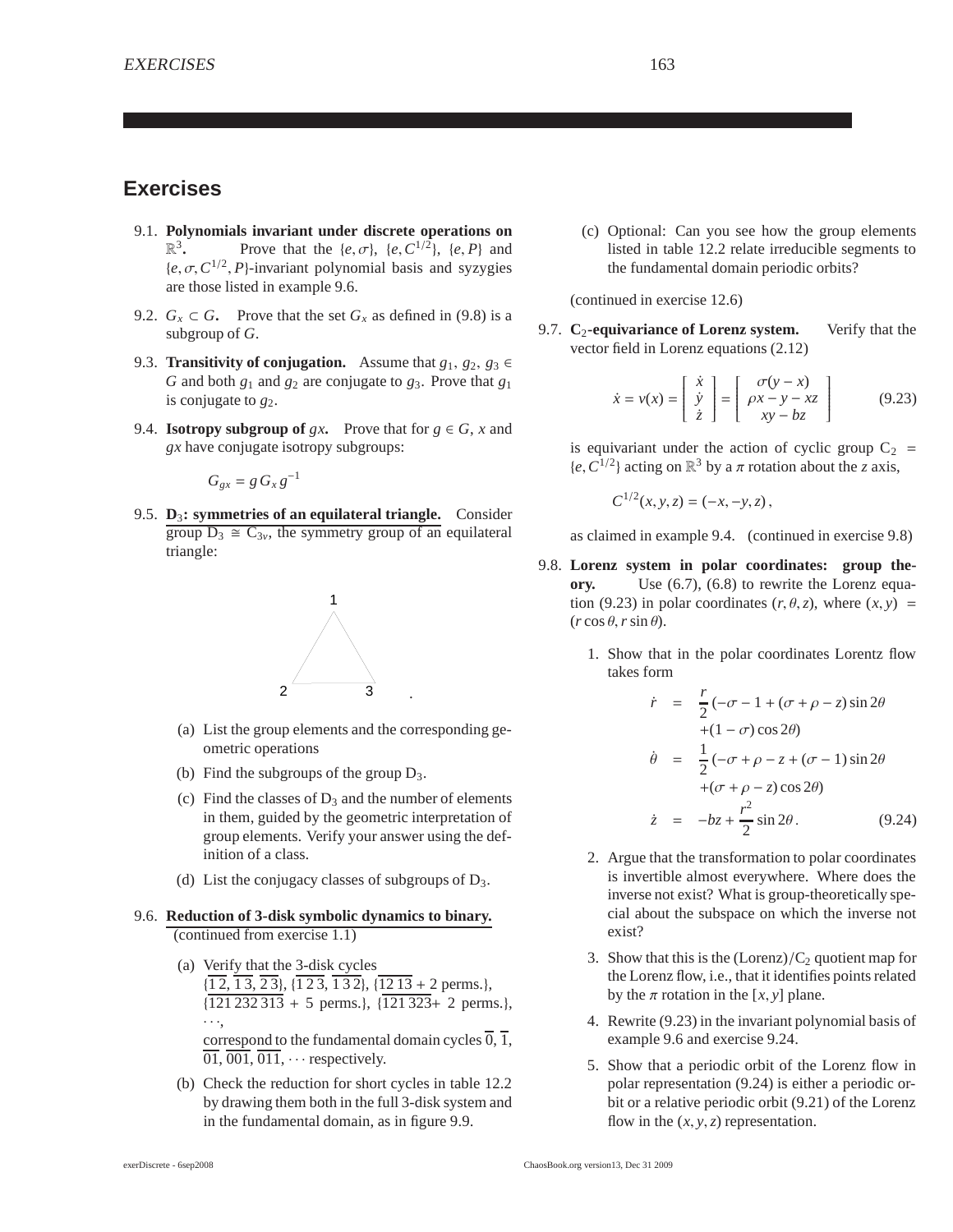By going to polar coordinates we have quotiented out the  $\pi$ -rotation  $(x, y, z) \rightarrow (-x, -y, z)$  symmetry of the Lorenz equations, and constructed an explicit representation of the desymmetrized Lorenz flow.

- 9.9. **Proto-Lorenz system.** Here we quotient out the  $C_2$ symmetry by constructing an explicit "intensity" representation of the desymmetrized Lorenz flow, following Miranda and Stone [9.11].
	- 1. Rewrite the Lorenz equation (2.12) in terms of variables

$$
(u, v, z) = (x2 - y2, 2xy, z), \t(9.25)
$$

show that it takes form

$$
\begin{bmatrix}\n\dot{u} \\
\dot{v} \\
\dot{z}\n\end{bmatrix} = \begin{bmatrix}\n-(\sigma + 1)u + (\sigma - r)v + (1 - \sigma)N + vz 7, \\
(r - \sigma)u - (\sigma + 1)v + (r + \sigma)N - uz - uN \\
v/2 - bz\n\end{bmatrix}
$$
\n
$$
N = \sqrt{u^2 + v^2}. \qquad (9.86)
$$

- 2. Show that this is the  $(Lorenz)/C_2$  quotient map for the Lorenz flow, i.e., that it identifies points related by the  $\pi$  rotation (9.16).
- 3. Show that (9.25) is invertible. Where does the inverse not exist?
- 4. Compute the equilibria of proto-Lorenz and their stabilities. Compare with the equilibria of the Lorenz flow.
- 5. Plot the strange attractor both in the original form (2.12) and in the proto-Lorenz form (9.26)



for the Lorenz parameter values  $\sigma = 10$ ,  $b = 8/3$ ,  $\rho = 28$ . Topologically, does it resemble more the Lorenz, or the Rössler attractor, or neither? (plot by J. Halcrow)

- 7. Show that a periodic orbit of the proto-Lorenz is  $\overline{\phantom{a}}$ either a periodic orbit or a relative periodic orbit of the Lorenz flow.
- 2.6 Show that if a periodic orbit of the proto-Lorenz is also periodic orbit of the Lorenz flow, their Floquet multipliers are the same. How do the Floquet multipliers of relative periodic orbits of the Lorenz flow relate to the Floquet multipliers of the proto-Lorenz?
	- 9 What does the volume contraction formula (4.48) look like now? Interpret.
- 10. Show that the coordinate change (9.25) is the same as rewriting (9.24) in variables

$$
(u, v) = (r^2 \cos 2\theta, r^2 \sin 2\theta),
$$

i.e., squaring a complex number  $z = x + iy$ ,  $z^2 =$  $u + iv.$ 

11. How is (9.26) related to the invariant polynomial basis of example 9.6 and exercise 9.24?

## **References**

- [9.1] M. Tinkham, *Group Theory and Quantum Mechanics* (Dover, New York, 2003).
- [9.2] S. G. Johnson, Topics in applied mathematics, MIT course 18.325, 2005.
- [9.3] R. Hoyle, *Pattern Formation: An Introduction to Methods* (Cambridge Univ. Press, Cambridge, 2006).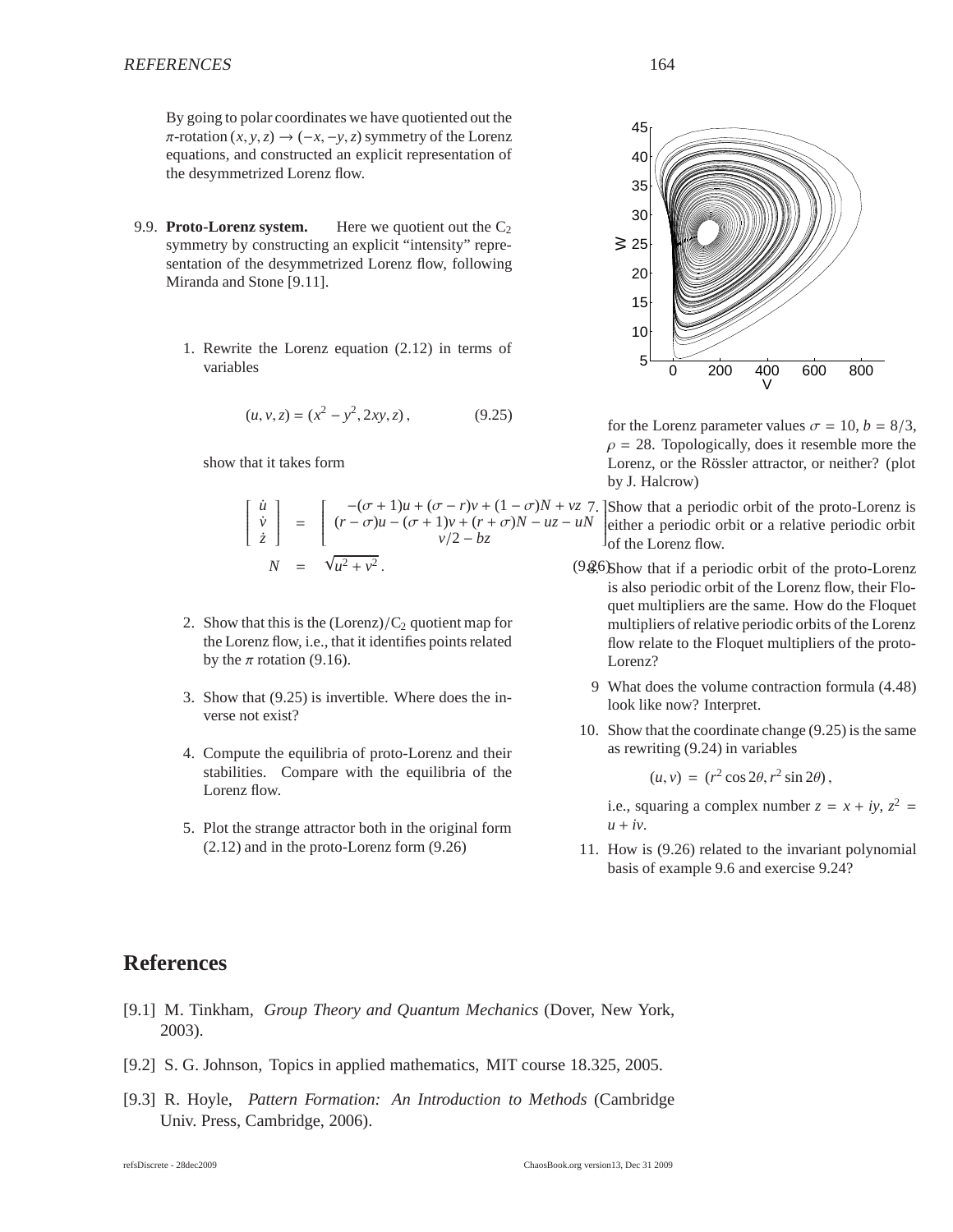- [9.4] P. Cvitanović, *Group Theory Birdtracks, Lie's, and Exceptional Magic* (Princeton Univ. Press, Princeton, NJ, 2008), birdtracks.eu.
- [9.5] M. Golubitsky, I. Stewart, and D. G. Schaeffer, *Singularities and Groups in Bifurcation Theory, vol. II* (Springer, New York, 1988).
- [9.6] M. Golubitsky and I. Stewart, *The Symmetry Perspective* (Birkhäuser, Boston, 2002).
- [9.7] P. Chossat and R. Lauterbach, *Methods in Equivariant Bifurcations and Dynamical Systems* (World Scientific, Singapore, 2000).
- [9.8] H. W. Broer, I. Hoveijn, G. A. Lunter, and G. Vegter, *Bifurcations in Hamiltonian Systems: Computing Singularities by Gröbner Bases* (Springer, New York, 2003).
- [9.9] K. Efstathiou, *Metamorphoses of Hamiltonian systems with symmetries* (Springer, New York, 2005).
- [9.10] R. H. Abraham and C. D. Shaw, *Dynamics The Geometry of Behavior* (Wesley, Reading, MA, 1992).
- [9.11] R. Miranda and E. Stone, The proto-Lorenz system, Phys. Letters A **178**, 105 (1993).
- [9.12] D. A. Cox, J. B. Little, and D. 0'Shea, *Ideals, Varieties and Algorithms* (Springer, New York, 1996).
- [9.13] R. Gilmore and C. Letellier, *The Symmetry of Chaos* (Oxford Univ. Press, Oxford, 2007).
- [9.14] C. Letellier and R. Gilmore, Covering dynamical systems: Two-fold covers, Phys. Rev. E **63**, 016206 (2001).
- [9.15] F. Christiansen, P. Cvitanović, and V. Putkaradze, Spatiotemporal chaos in terms of unstable recurrent patterns, Nonlinearity **10**, 55 (1997), arXiv:chao-dyn/9606016.
- [9.16] M. C. Gutzwiller, The quantization of a classically ergodic system, Physica D **5**, 183 (1982).
- [9.17] G. Tanner and D. Wintgen, Quantization of chaotic systems, CHAOS **2**, 53 (1992).
- [9.18] P. Cvitanović and F. Christiansen, Periodic orbit quantization of the anisotropic Kepler problem, CHAOS **2**, 61 (1992).
- [9.19] G. H. B. Eckhardt and E. Pollak, Phys. Rev. A **39**, 3776 (1989).
- [9.20] C. C. Martens, R. L. Waterland, and W. P. Reinhardt, J. Chem. Phys. **90**, 2328 (1989).
- [9.21] S. G. Matanyan, G. K. Savvidy, and N. G. Ter-Arutyunyan-Savvidy, Sov. Phys. JETP **53**, 421 (1981).